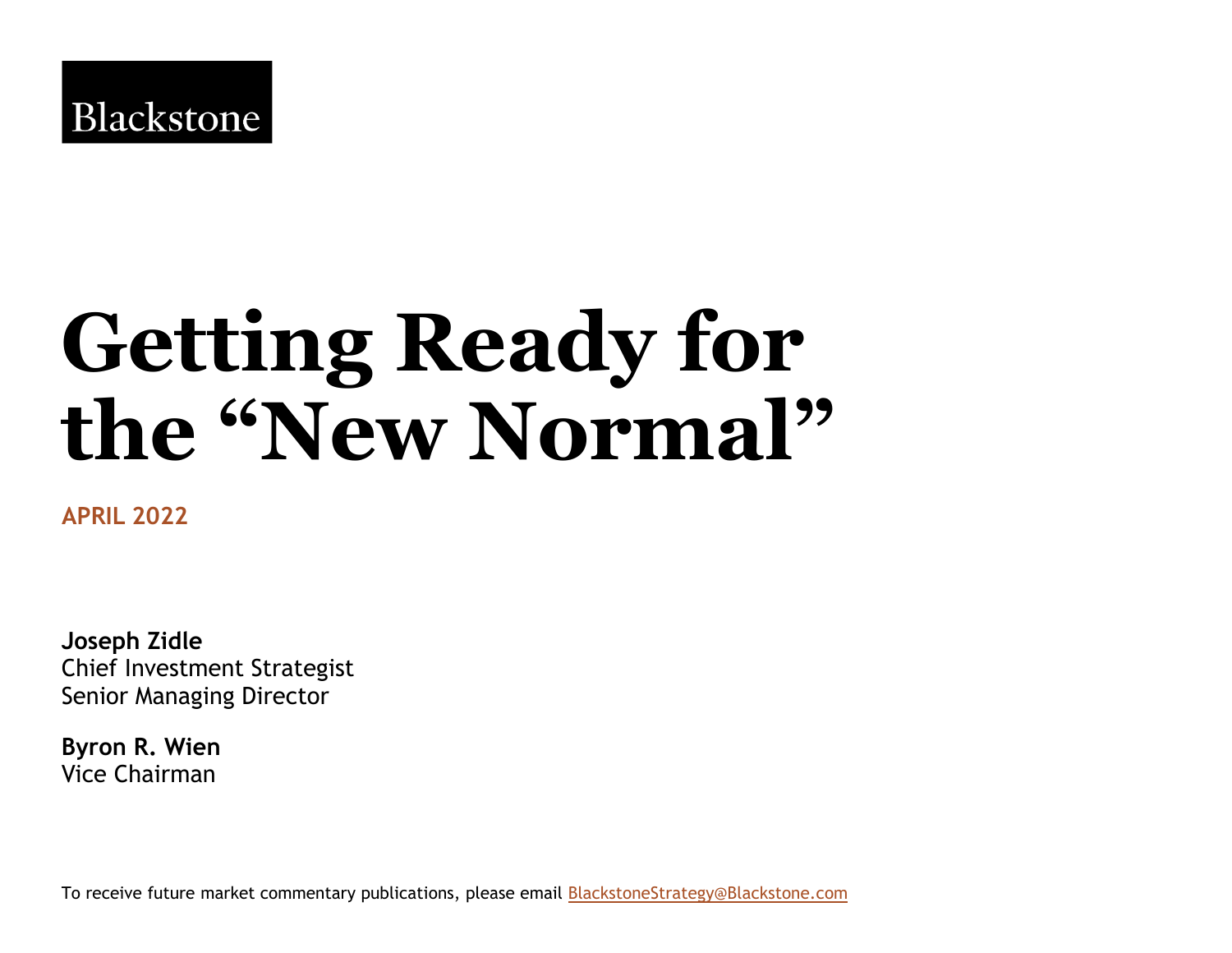### **TABLE OF CONTENTS**

|     | <b>Introduction</b>                                    | $2^{\circ}$             |
|-----|--------------------------------------------------------|-------------------------|
| II. | <b>Crosscurrents to Global Growth</b>                  | $\overline{\mathbf{4}}$ |
| Ш.  | <b>Remaining Optimistic on the US Recovery</b>         | $12 \ \mathrm{$         |
| IV. | Inflation Is Peaking, but Not Transitory               | 17                      |
| V.  | <b>Markets Climbing a Wall of Worry</b>                | 23                      |
| VI. | <b>Expecting Continued Strength in Housing Markets</b> | 30                      |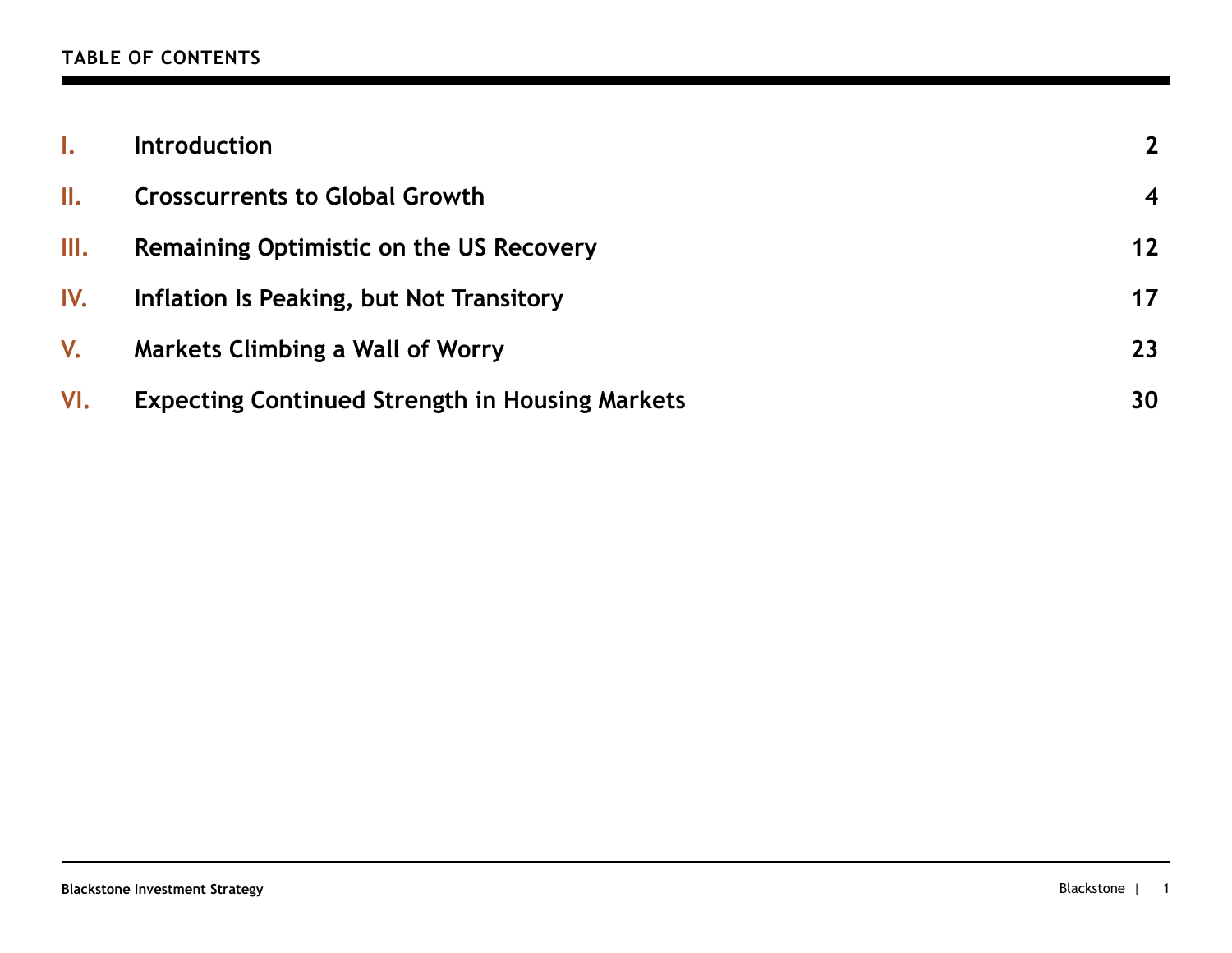# **I. Introduction**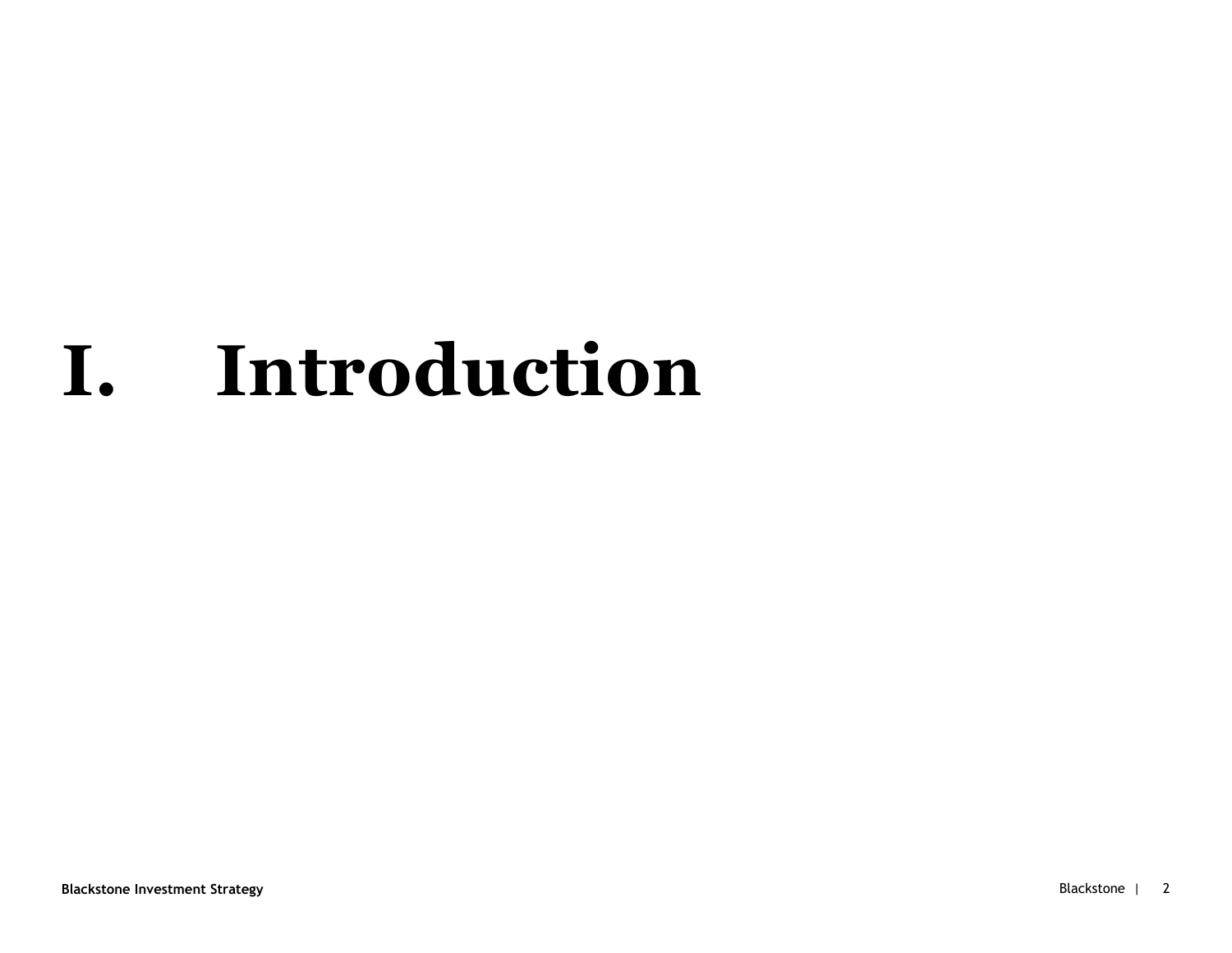**Slowing Momentum:** In our Ten Surprises of 2022, we laid out the view that robust economic and earnings growth would meet persistent inflation and rising interest rates, creating a difficult backdrop for markets. Russia's war on Ukraine has created a tragic humanitarian crisis and untold suffering. Elevated geopolitical uncertainty has upended global markets and pushed many kinds of inflation to new extremes. Forecasters have responded by lowering their estimates for growth and raising estimates for inflation, in some cases tripping over themselves to be more negative than the next. This sort of race to the bottom often goes too far.

**Remaining Optimistic:** Our economic outlook remains firmly above consensus. In the US and elsewhere, we think this summer will see the resumption of many elements of "normal" life, such as personal and business travel and the shift of consumption from goods back towards services. We think that real GDP growth in the US could be as high as 4% in 2022 and 3% in 2023, both of which are solidly ahead of the consensus. Our ongoing optimism in the US recovery is centered on the fact that it has been relatively insulated from the economic risks associated with the Russia-Ukraine crisis, with many signs of sustained strength across various measures of household, corporate and economic health. Globally, the picture is mixed. The momentum is slowing in China's economy, and European economies have higher exposure to Russia and its energy exports. We do not yet anticipate a global or European recession, but the risks there are certainly higher than they are for the US.

**Acknowledging Risks:** There are a handful of risks that we are watching carefully in order to consider the probability of various downside scenarios. One such risk is escalation of the Russia-Ukraine crisis, which would further exacerbate supply chain and commodity price pressures. More generally, the geopolitical climate feels less favorable now than it did even just a few months ago. There is a feeling that this chapter of globalization is ending, and what comes next is uncertain. Another risk is that consumers around the world, to varying extents, respond to higher inflation and lower real disposable income by adding to, rather than drawing down, their savings. Finally, there remains the risk of the Fed making a monetary policy mistake. Markets seem to think that will be the case, having priced in a yield curve inversion next year. Markets often get the timing of such things wrong, but this is an important indicator to watch, as yield curve inversions have preceded every recent recession. At the time of publication, the spread between the 10-year and 2-year Treasurys (the portion of the curve with the most reliable recession signal) has narrowed to just [25 bps].

**Finding Opportunities:** The environment that we expect will be a challenging one for many companies, featuring elevated inflation, higher interest rates, tight labor markets, strong wage growth, and continued, albeit slowly improving, supply chain issues. Markets will also face significant challenges, as rising rates historically are associated with lower equity market multiples. In addition, traditional fixed income may be facing the first significant backup in rates in four decades. There is a whole generation of investors today who have never lived through rising inflation or higher rates, and they are about to experience a trial by fire. Over the past decade, the longest bull market of all time was driven by an economy awash with excess liquidity. The rising tide lifted all stocks, but as the Fed tightens monetary policy significantly, we expect that the importance of fundamentals will be restored to markets. Against this backdrop, it will be critical to evaluate the fixed income side of a portfolio with a fresh eye to managing duration, credit and interest rate risk. While duration risk is more traditionally associated with fixed income, equities have an implied duration as well, which is something that investors should keep in mind, in addition to the quality of a company's earnings growth and pricing power. The beta strategies of the last cycle will be unequipped for newfound differentiation in the markets, and it's time for alpha to shine. Investors who can focus on the themes that are unfolding and invest with conviction will find opportunities to outperform.

Note: As detailed in the "Disclaimers" section, the above and all subsequent commentary in this presentation reflect the personal views of Joseph Zidle, Senior Managing Director, and Byron Wien, Vice Chairman of the Private Wealth Solutions group, and do not necessarily reflect the view of Blackstone.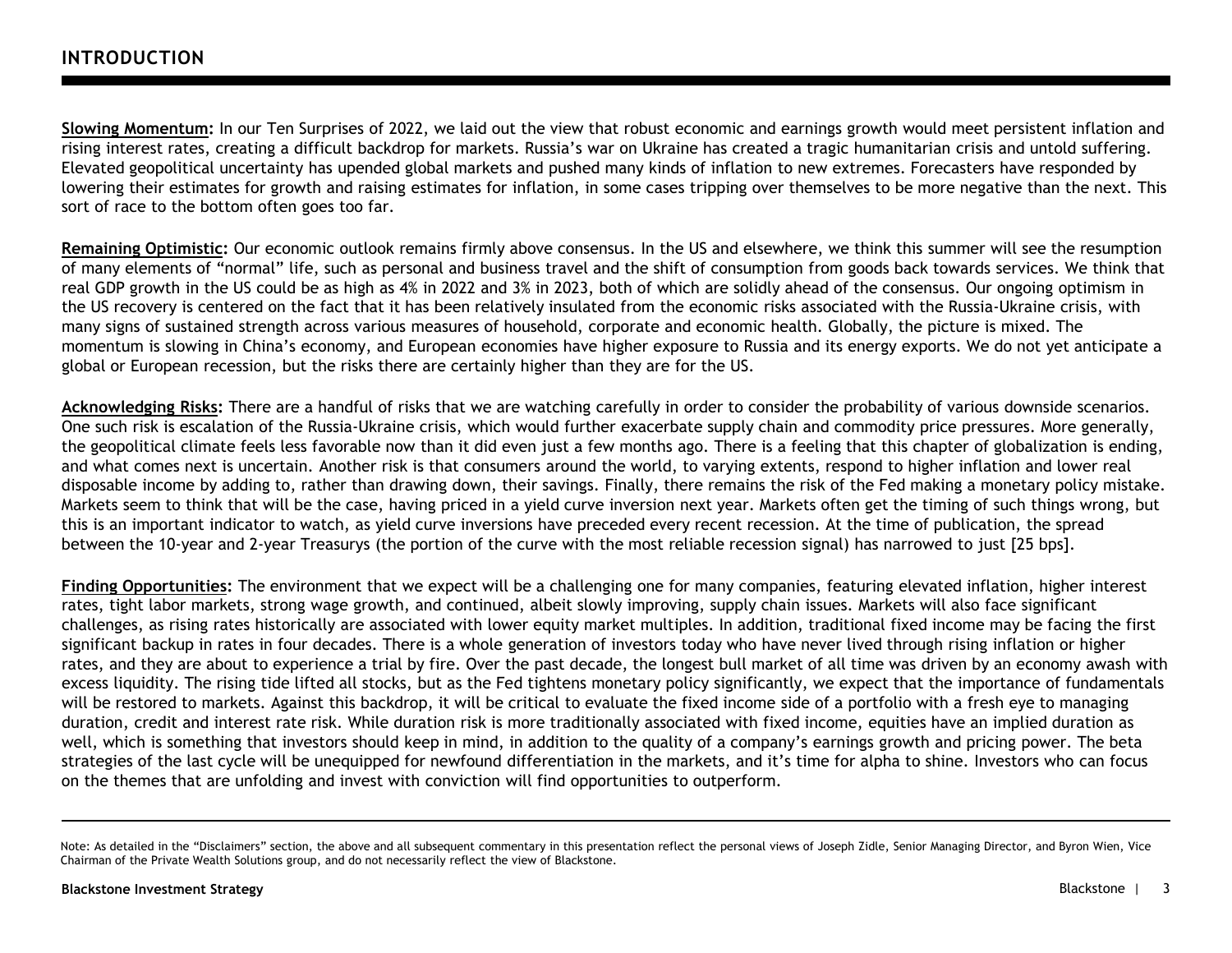# **II. Crosscurrents to Global Growth**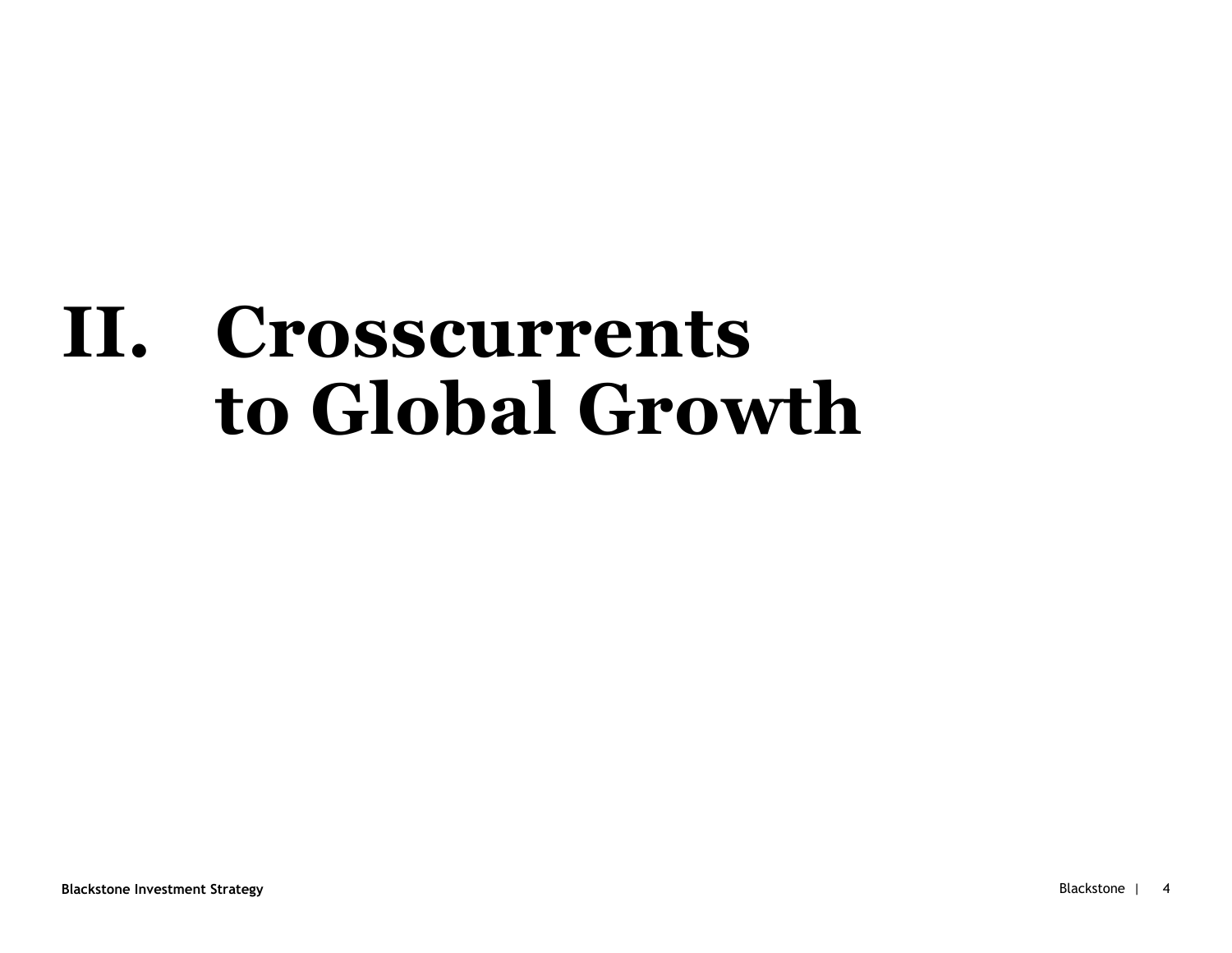# **Estimates for 2022 are being revised down for GDP growth and revised up for inflation**



## **Estimates for CPI Increase in 2022**

Source: Bloomberg consensus forecasts, as of March 29, 2022.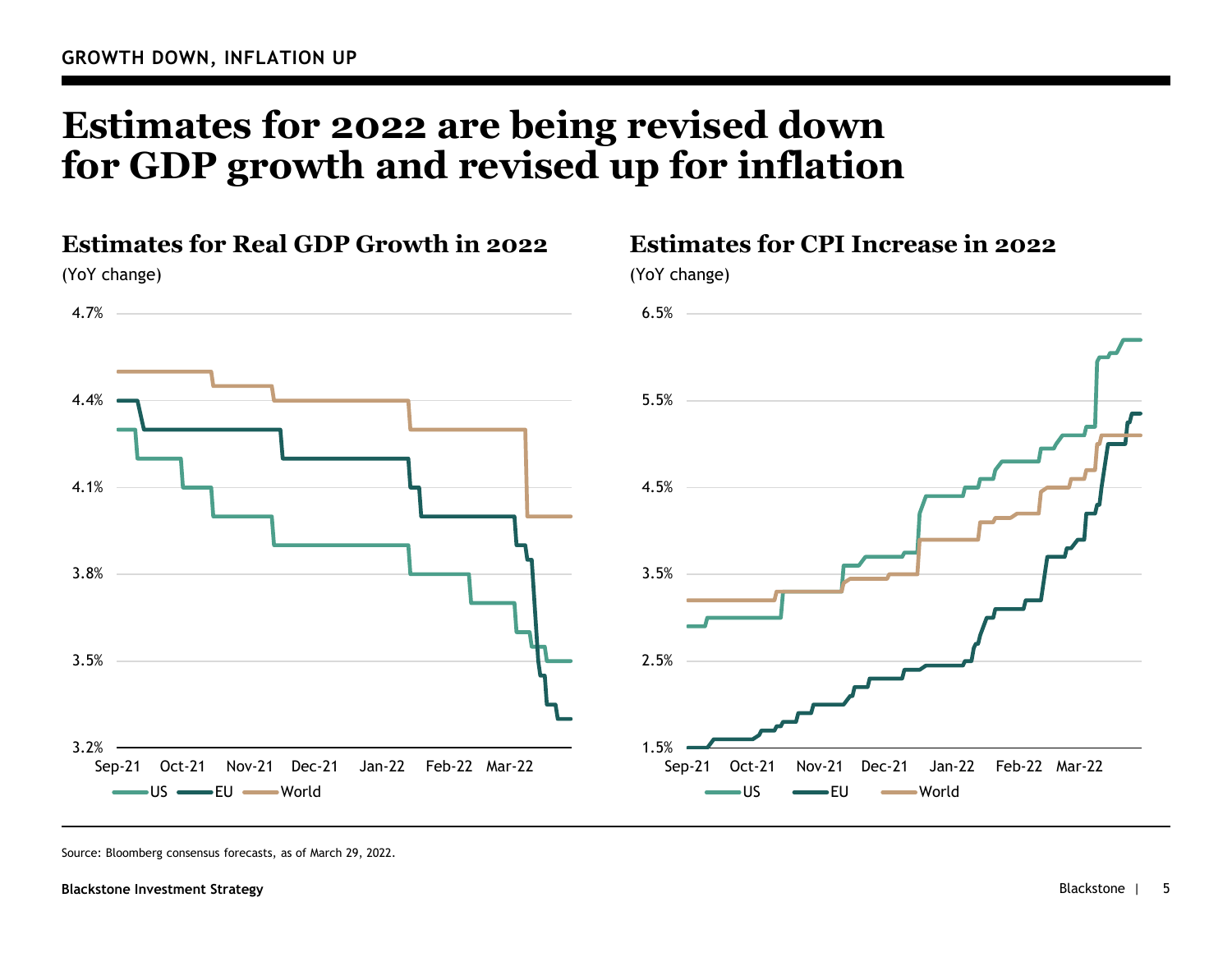# **Russia is a medium-sized economy that punches above its weight in energy and commodity production**

## **Russia's Share of Various Global Economic Measures**



Source: IMF, Goldman Sachs Global Investment Research, as of March 6, 2022.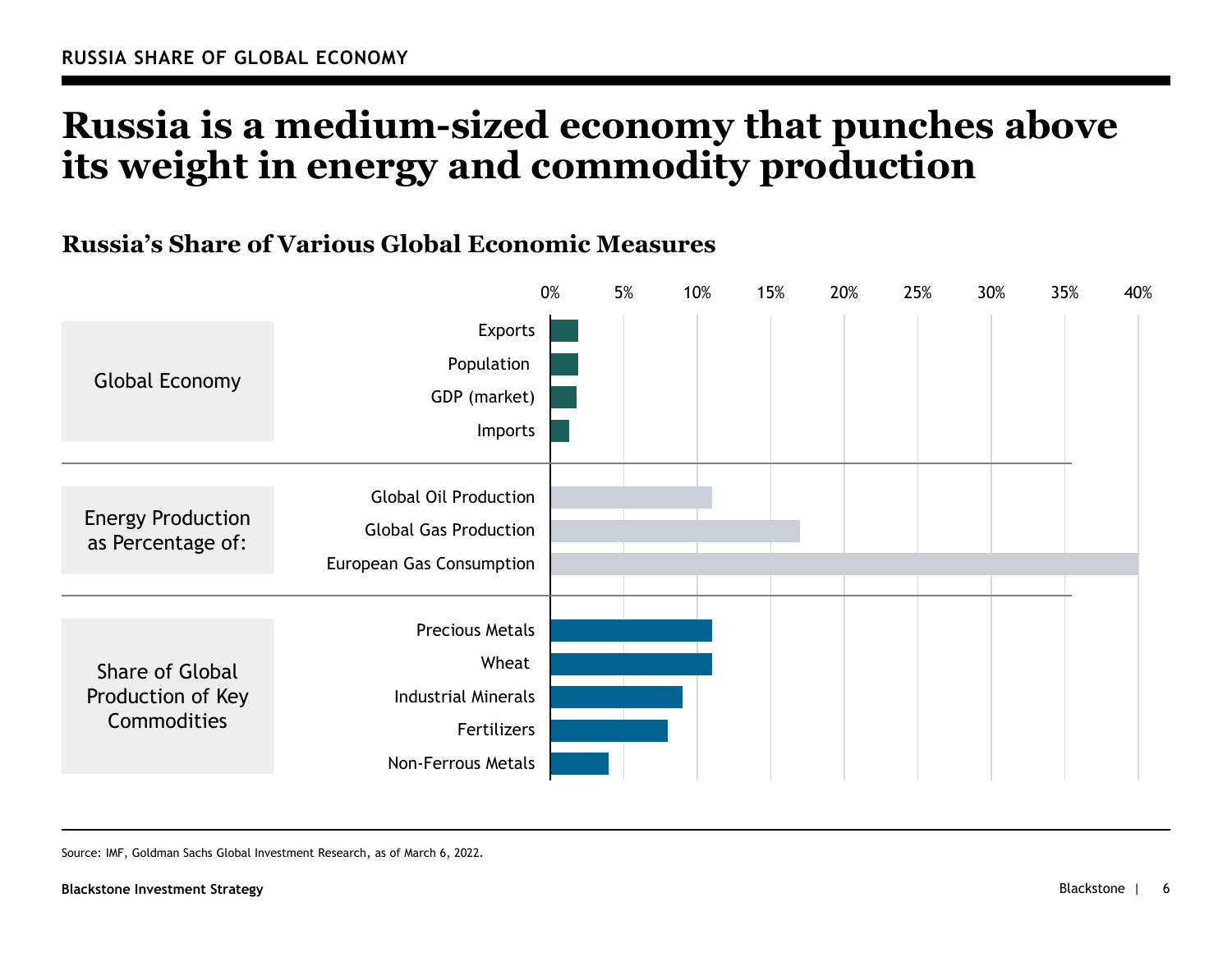# **Incremental supply exists to eventually replace Russian oil, subject to output increases and time to come online**



Source: Deutsche Bank, International Energy Agency, as of March 8, 2022.

<sup>(1)</sup> In the case of coordinated US/EU sanctions on Russian oil and product exports, the nominal quantity at risk might be the total of European and US imports of at least 4.3 mmb/d, with the EU importing 3.9 mmb/d in 2019 and the US importing 400 kb/d in December.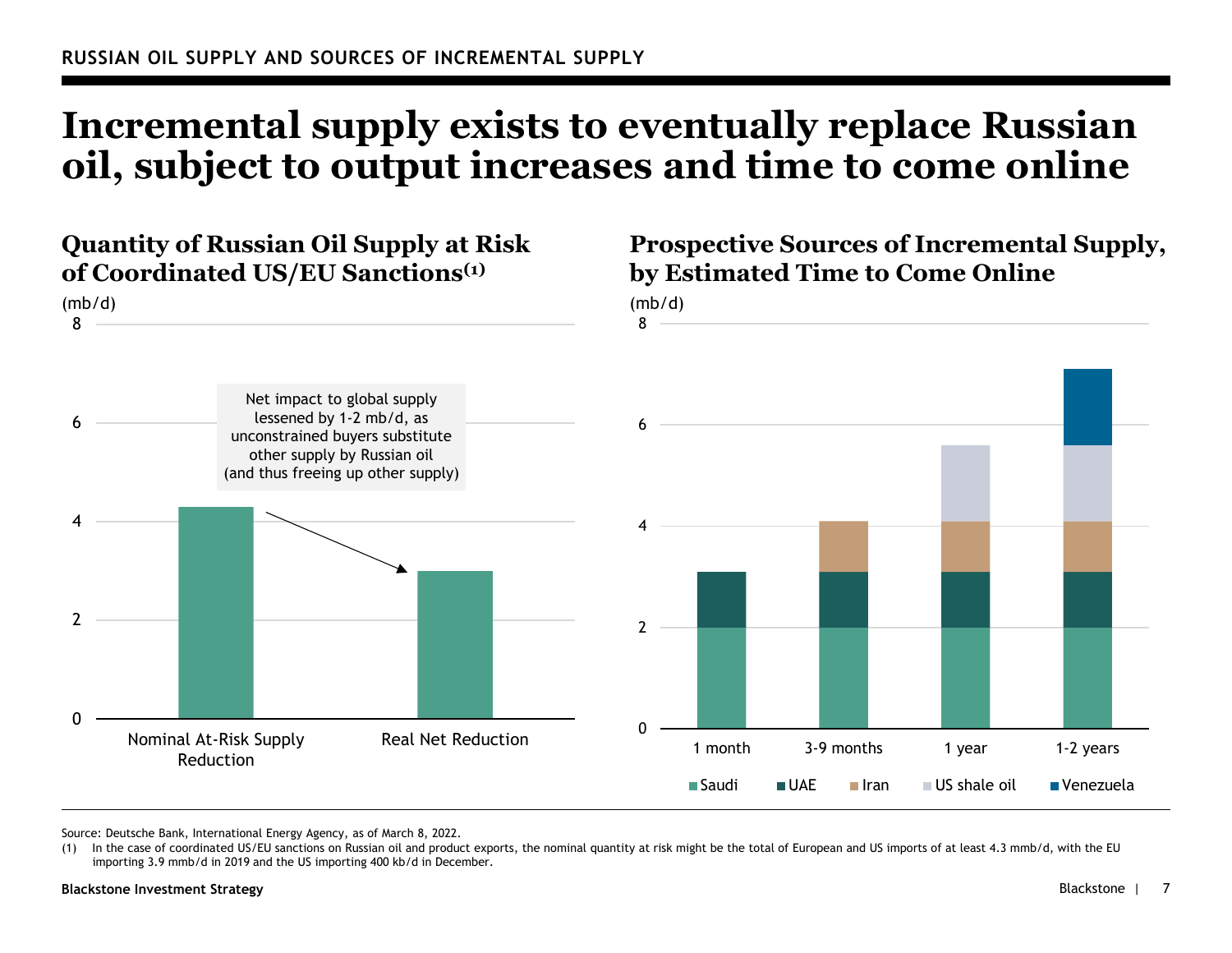# **European energy prices continue to soar due to limited supply, pressuring household budgets and consumption**



Note: Represents Blackstone's view of the current market environment as of the date appearing in this material only. See "Important Disclosure Information" including "Index Comparison" and "Trends". (1) Source: Blackstone Investment Strategy, Bloomberg, and Eurostat, as of March 28, 2022. Data are not seasonally adjusted.

(2) Source: Blackstone Investment Strategy and Eurostat. Data are annual figures as of December 31, 2020, except for Denmark, Norway, the UK, and North Macedonia, which are as of December 31, 2019. Represents the percentage of households' final consumption expenditures spent on electricity, gas, and other fuels.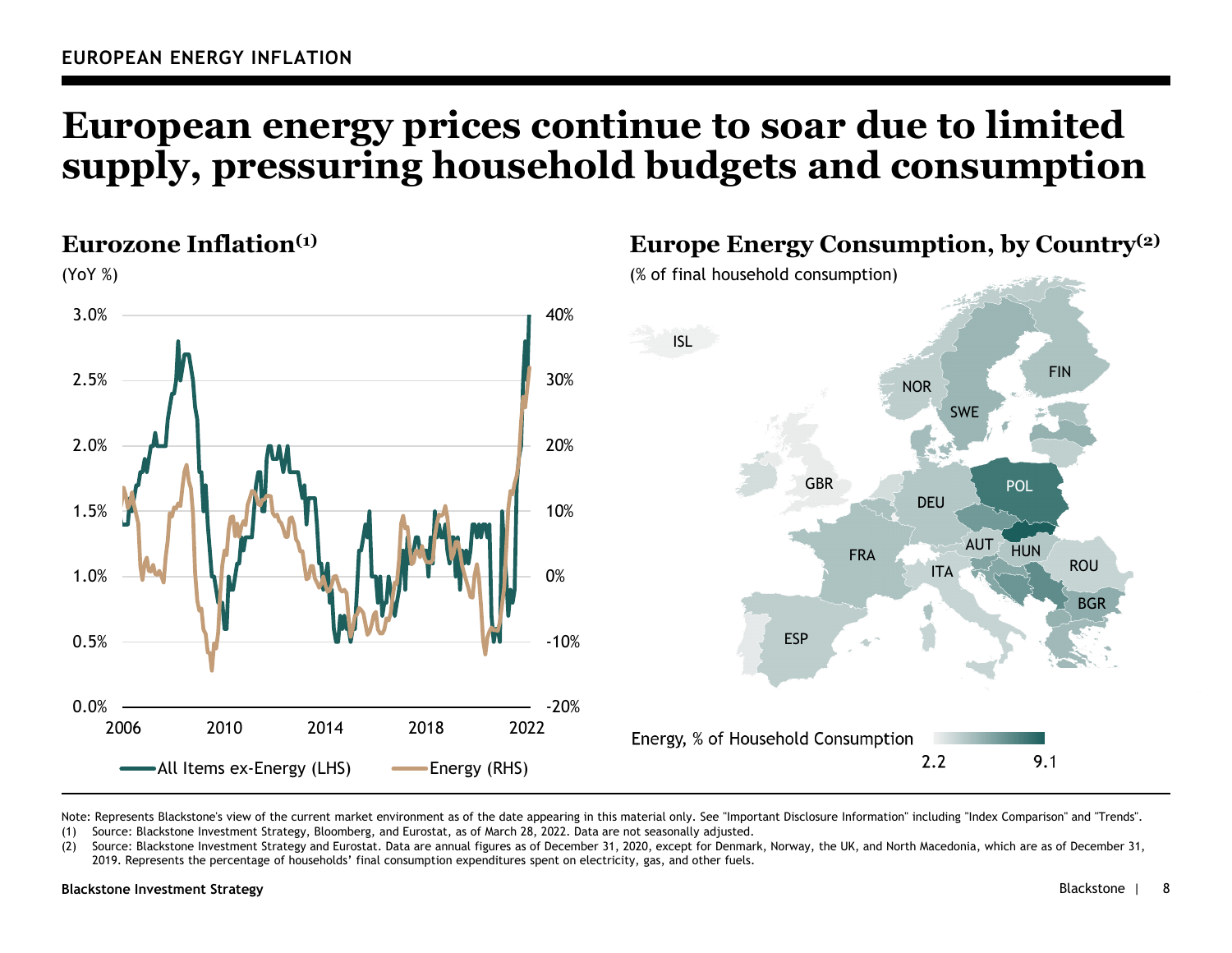# **EU consumer spending has barely recovered to pre-COVID levels, in contrast to robust US consumption**



Source: Blackstone Investment Strategy, Eurostat, Bureau of Economic Analysis and Macrobond. EU data represent Household & NPISH Final Consumption Expenditures, quarterly and seasonally adjusted observations, as of December 31, 2021. US data represent Personal Consumption Expenditures, monthly and seasonally adjusted observations, as of January 31, 2022.

#### **Blackstone Investment Strategy** Blackstone |

**US Personal Consumption Expenditures**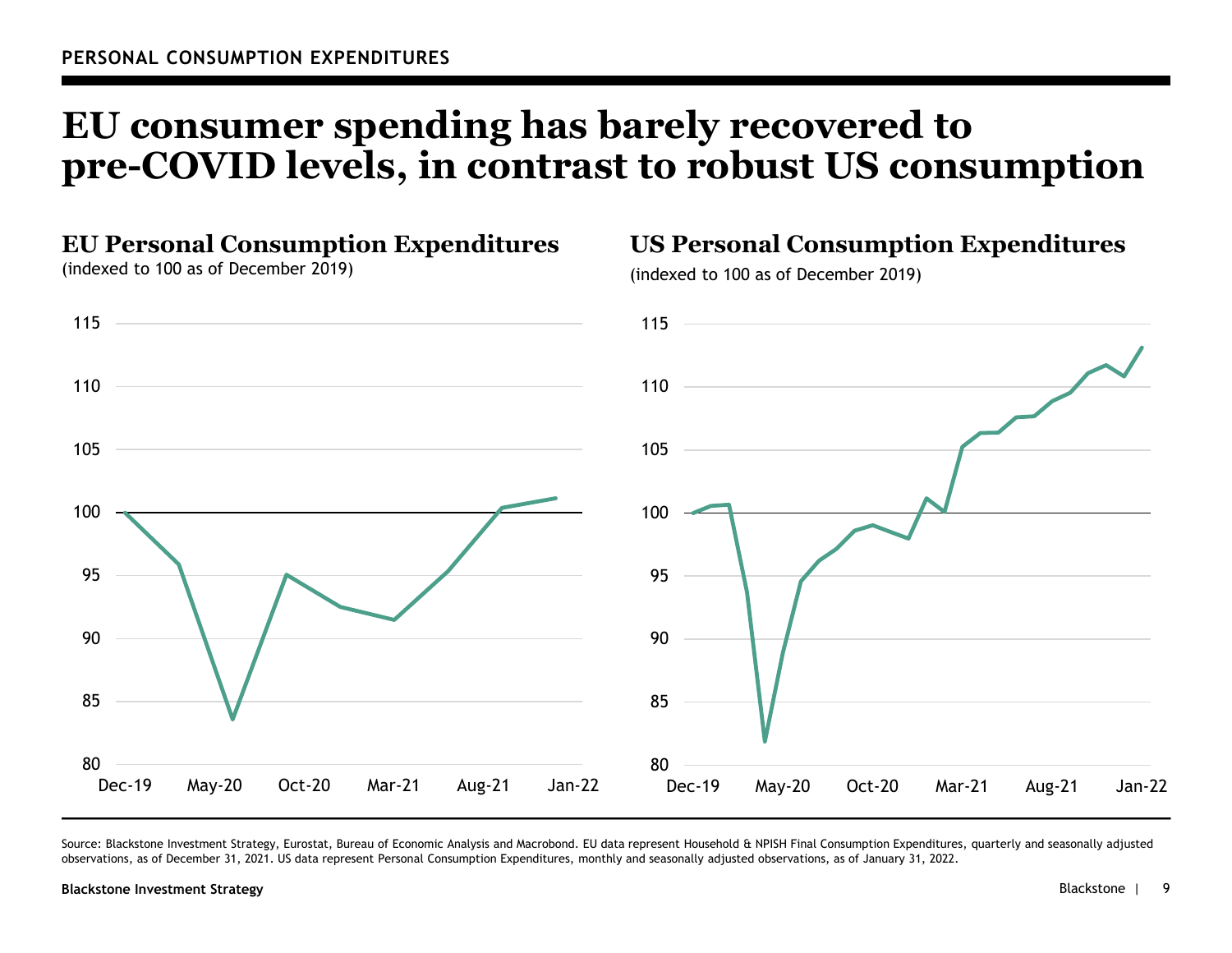# **China's zero tolerance COVID policy is challenging growth amid highest case counts in over two years**



Source: Blackstone Investment Strategy, Our World in Data and Macrobond, as of March 28, 2022 (COVID cases) and December 31, 2021 (GDP Growth). "Pre-COVID Average" is calculated from 1992 to 2019.

#### **Blackstone Investment Strategy** Blackstone | 10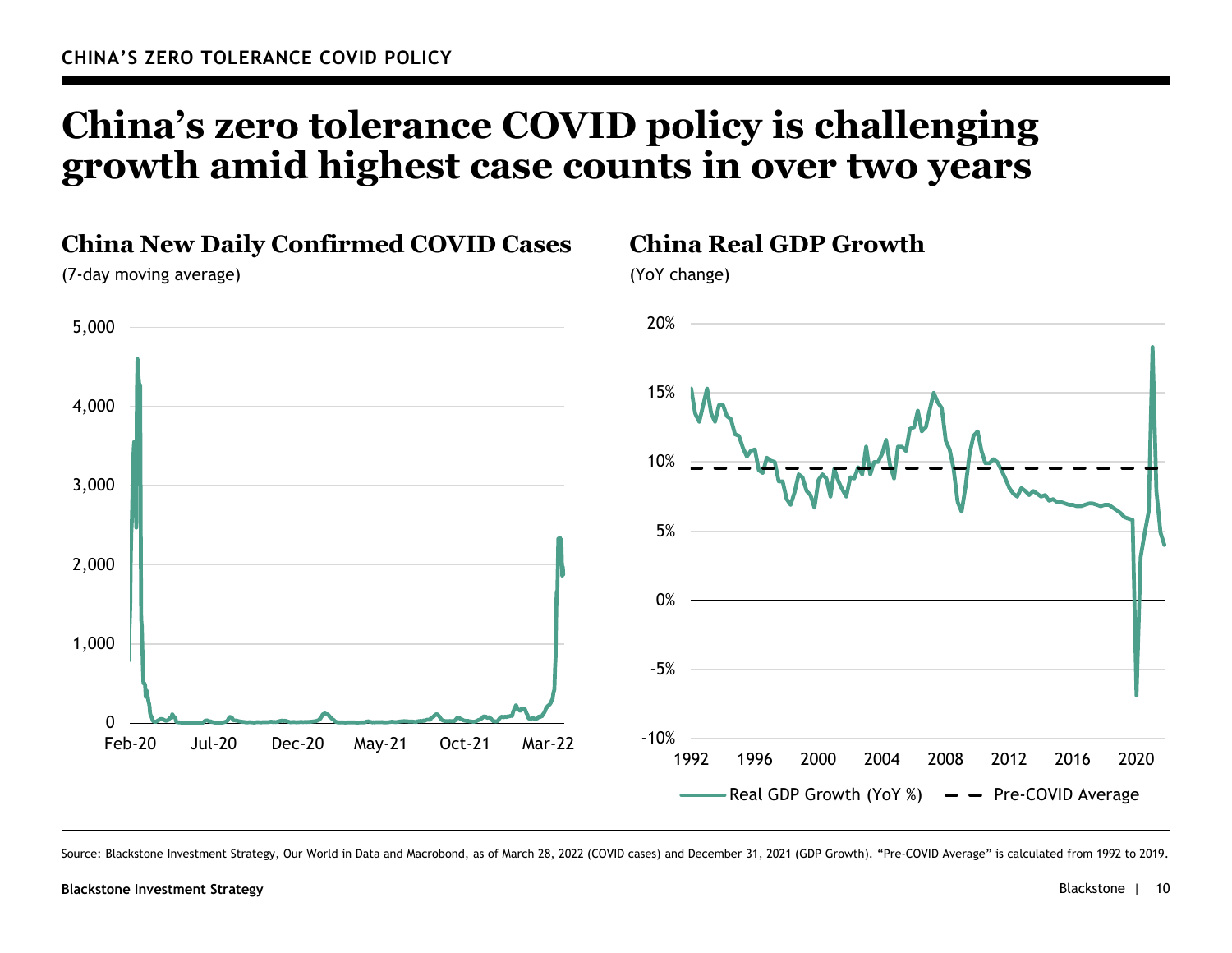## **BA.2 variant causing rise in UK's COVID cases; US cases have previously tended to follow those of the UK on a lag**



Source: Blackstone Investment Strategy, Our World in Data and Macrobond, as of March 27, 2022.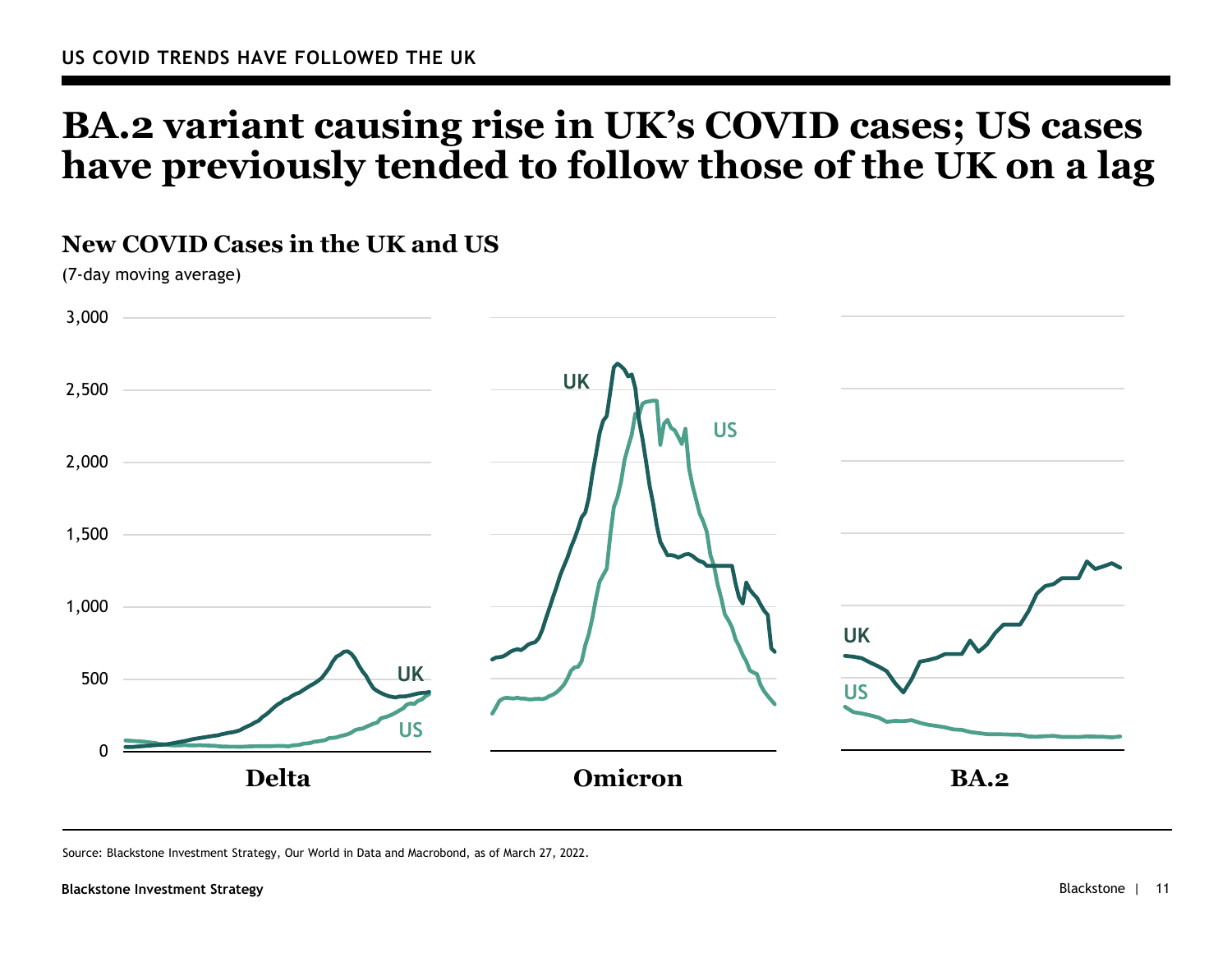# **III. Remaining Optimistic on the US Recovery**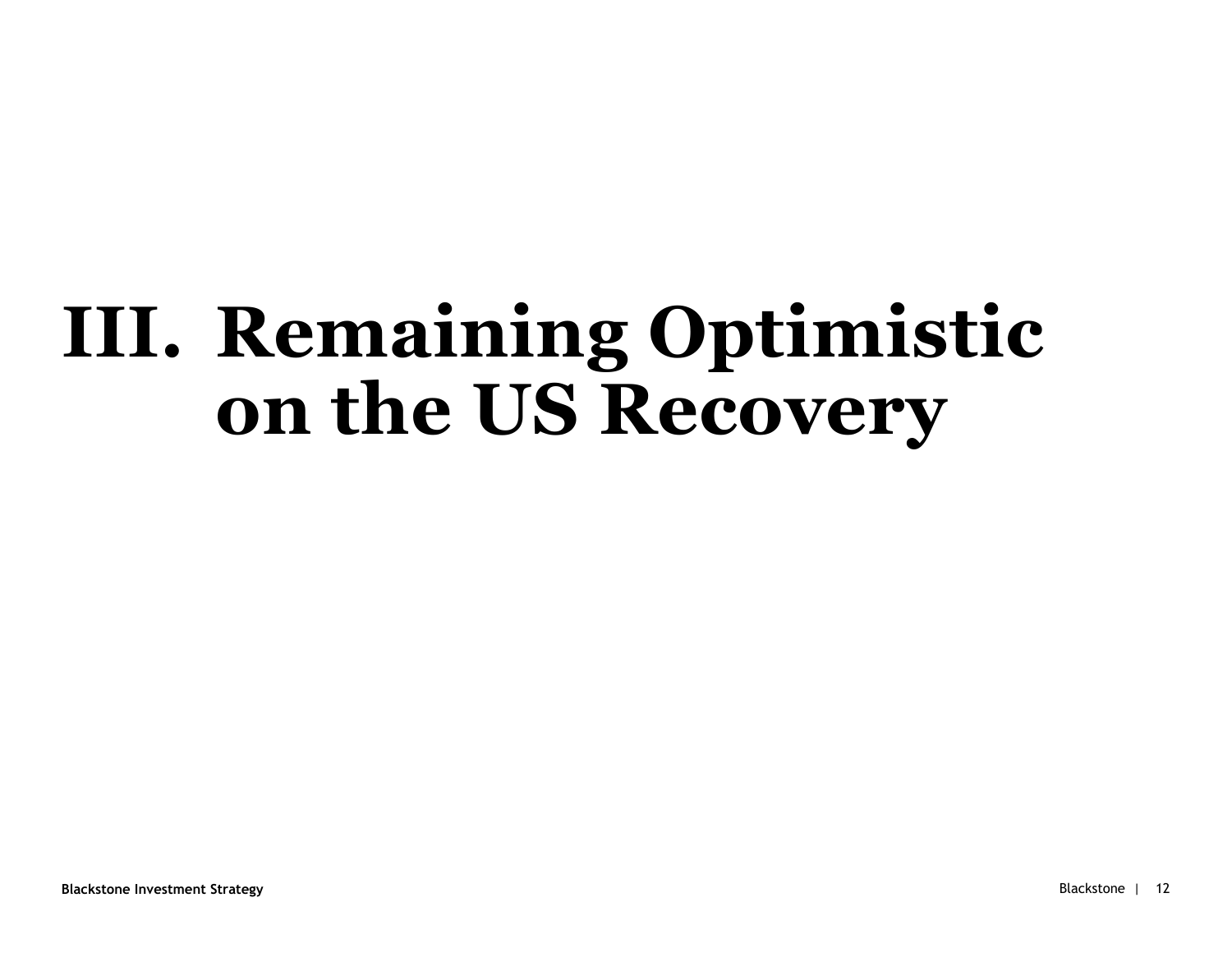# **After declining to record lows, the share of PCE on food and energy in the US at the highest level since 2014**

## **Personal Consumption Expenditures on Food and Energy**

(share of disposable personal income)



Source: Blackstone Investment Strategy, Bureau of Economic Analysis and Macrobond, as of December 31, 2021. Represents PCE on gasoline, fuel oil and other energy goods, plus food and beverage purchased for off-premises consumption, as a share of disposable personal income. Represents quarterly observations at seasonally adjusted annual rate.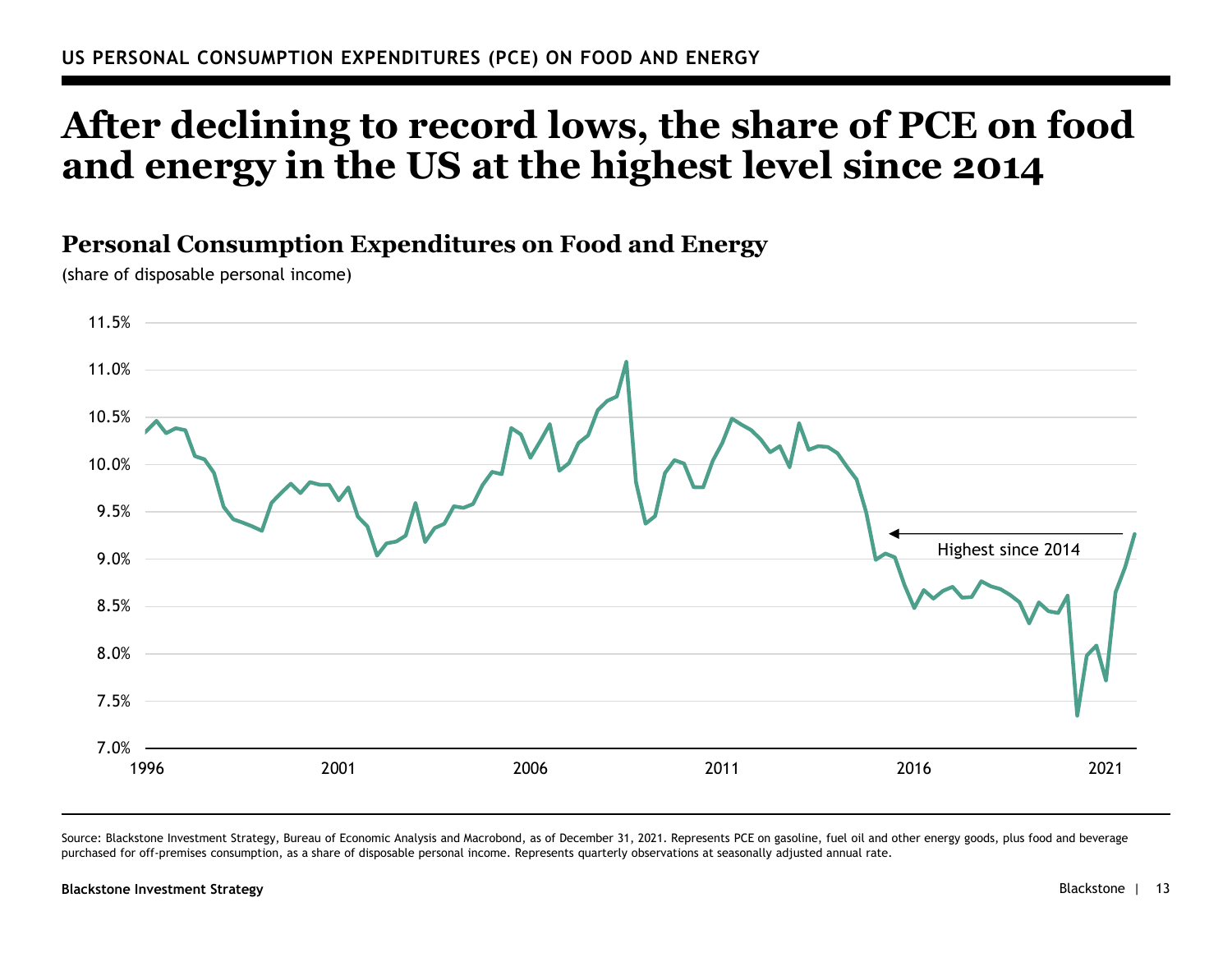# **Despite rising costs, households remain in excellent shape, with high income and low debt service**

**Debt-Service Ratios**

(debt-service payments as percent of disposable income)

## **Personal Income**

(US\$ in billions, seasonally adjusted annual rate)



Source: Blackstone Investment Strategy calculations, Bureau of Economic Analysis and Macrobond, as of 2/28/2022 (personal income) and 12/31/2021 (debt service ratios).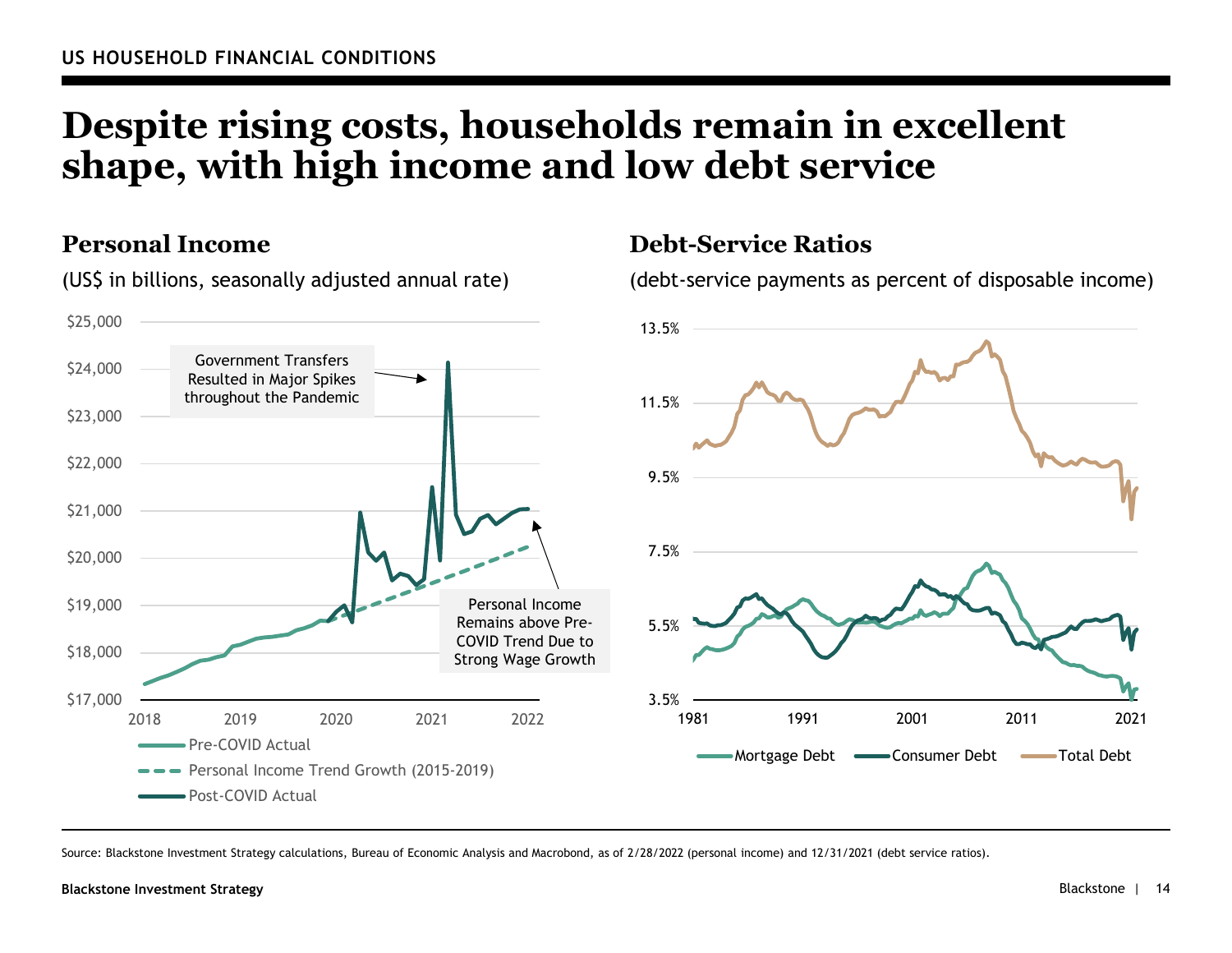# **Tight labor markets are evident in lower participation and record job openings, supporting strong wage growth**



Source: Blackstone Investment Strategy and Bureau of Labor Statistics, as of February 28, 2022, (job openings as of January 31, 2022). Average hourly earnings are for production and nonsupervisory employee, total private.

#### **Blackstone Investment Strategy**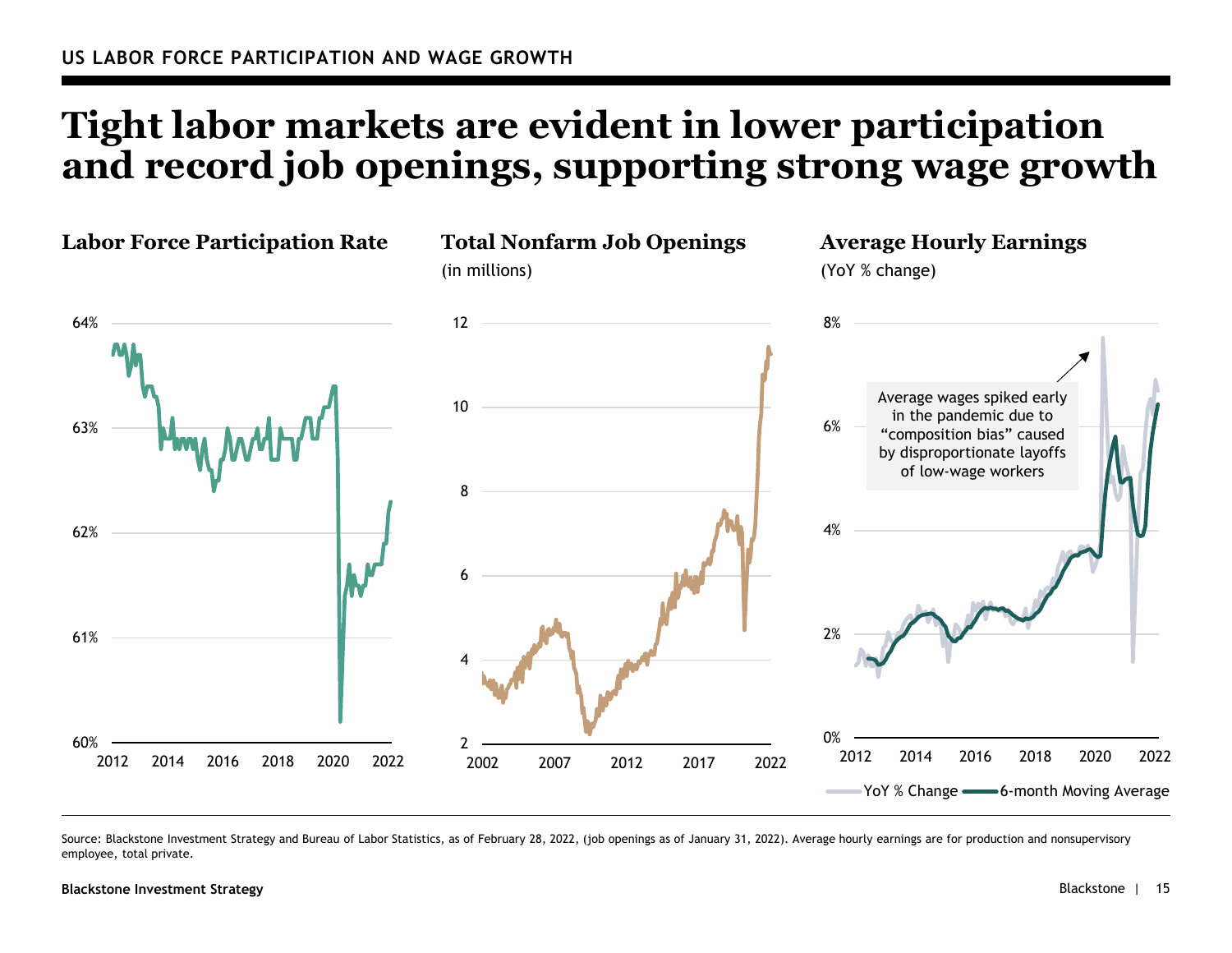# **Profit growth remains strong; there has never been a recession when corporate profit growth is positive**

## **US Corporate Profit Growth**

(YoY change)



Source: Blackstone Investment Strategy and Bureau of Economic Analysis, as of December 31, 2021. Represents corporate profits before tax with inventory valuation and capital consumption adjustments.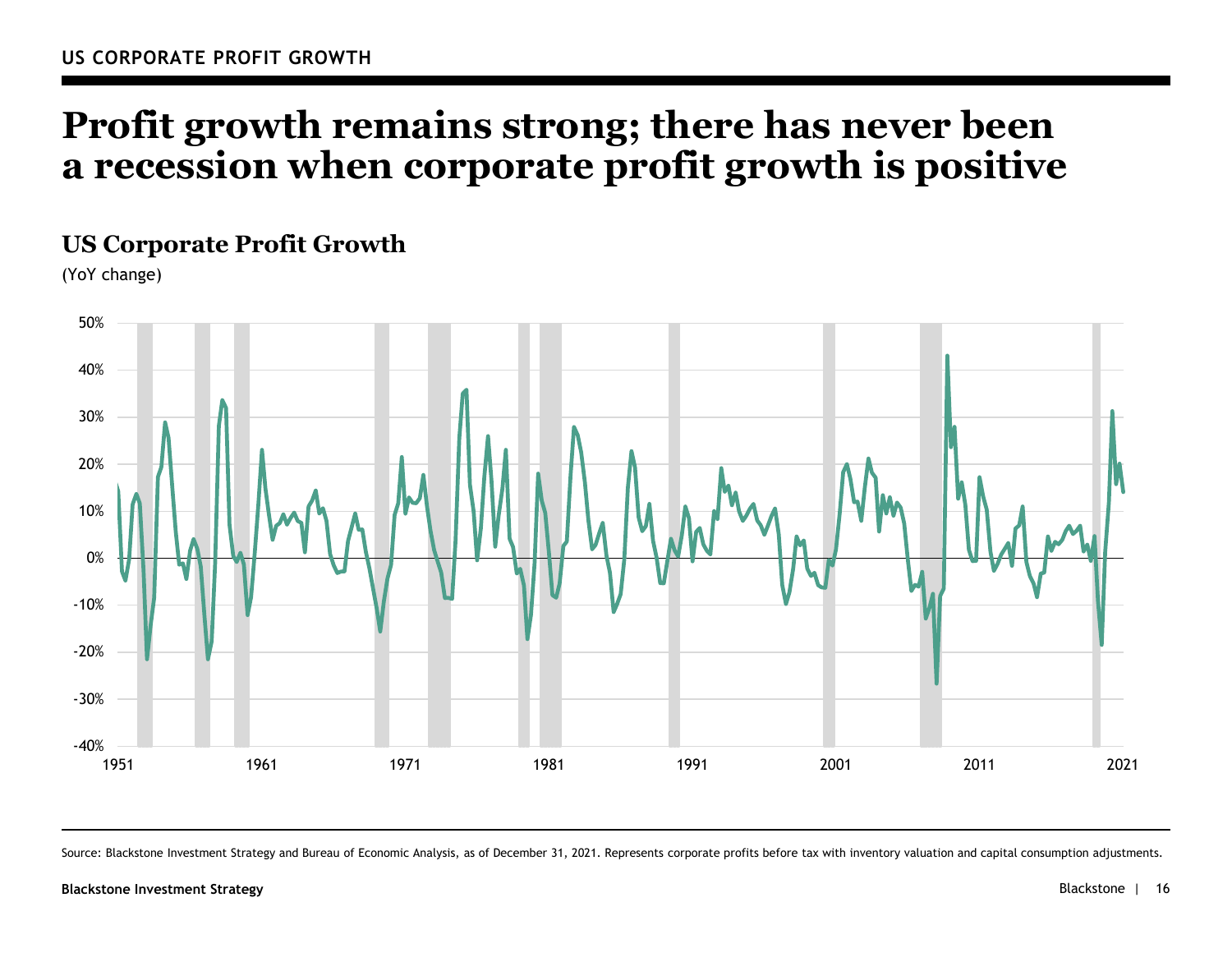# **IV. Inflation Is Peaking, but Not Transitory**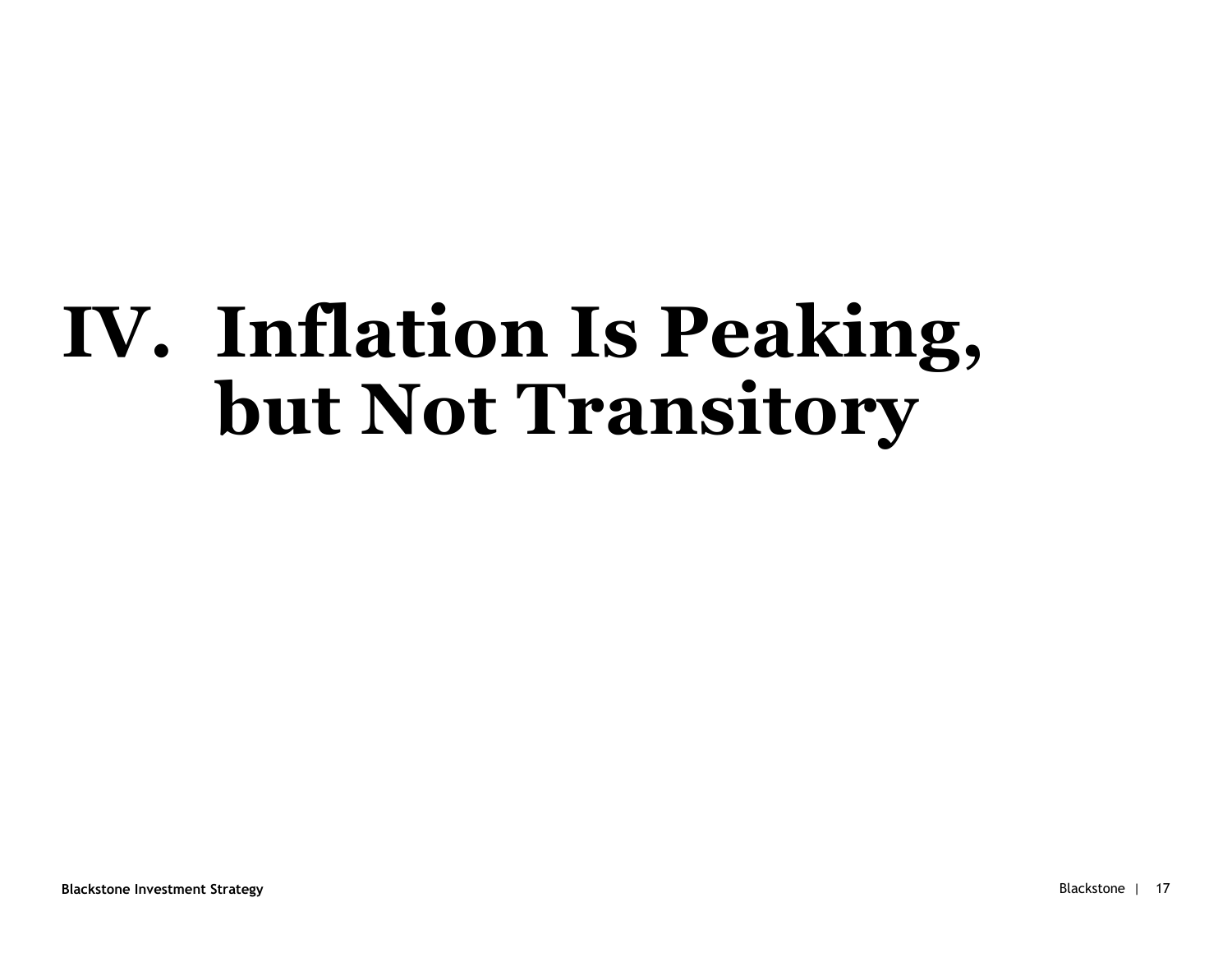# **Recent CPI growth has largely been over depressed levels in 2020 / early 2021, otherwise known as "base effects"**



Source: Blackstone Investment Strategy calculations and Bureau of Labor Statistics, as of February 28, 2022.

(1) The "Base Effects" component shows the hypothetical amount by which headline CPI would have risen on a year-over-year basis if prices were held constant from March 2021 levels (i.e., the mechanical increase that would have occurred in the year-over-year figure, even were there no month-over-month price rises after March 2021).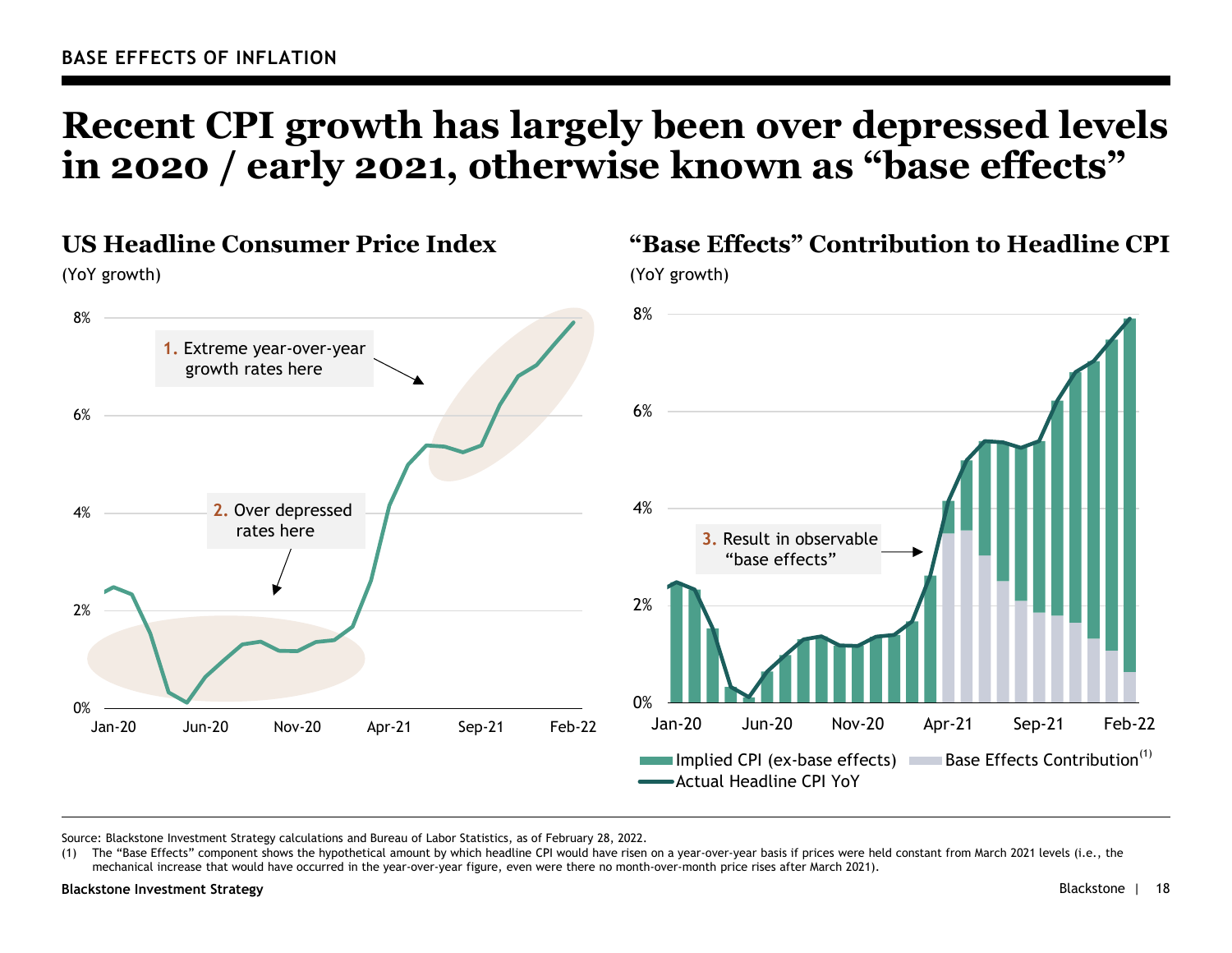## **Year-over-year growth rates are generally expected to peak in the coming months as "base effects" roll-off**

## **US Headline Consumer Price Index: Actual and Illustrative Based on Hypothetical "Peak Growth" Dates(1)**

0%2%4%6%8%2020 2021 2022 2023ActualFebruary Peak  $\bullet$   $\bullet$  April Peak  $\bullet$   $\bullet$  June Peak (YoY change) Actual Illustrative **Implied Dec 2022 YoY Growth:** February Peak: 4.4% April Peak: 5.3% June Peak: 6.4%Implied Dec 2023 YoY growth converges at 3%

Note: Data shown are illustrative only and are not intended as forecasts of actual inflation patterns.

Source: Blackstone Investment Strategy calculations and Bureau of Labor Statistics, as of February 28, 2022.

(1) Hypothetical "Peak Growth" dates assume that month-over-month CPI growth remains at February 2022 levels until the specified month in 2022. Then, month-over-month growth is assumed to fall at various assumed rates until settling at terminal month-over-month growth of 0.25%.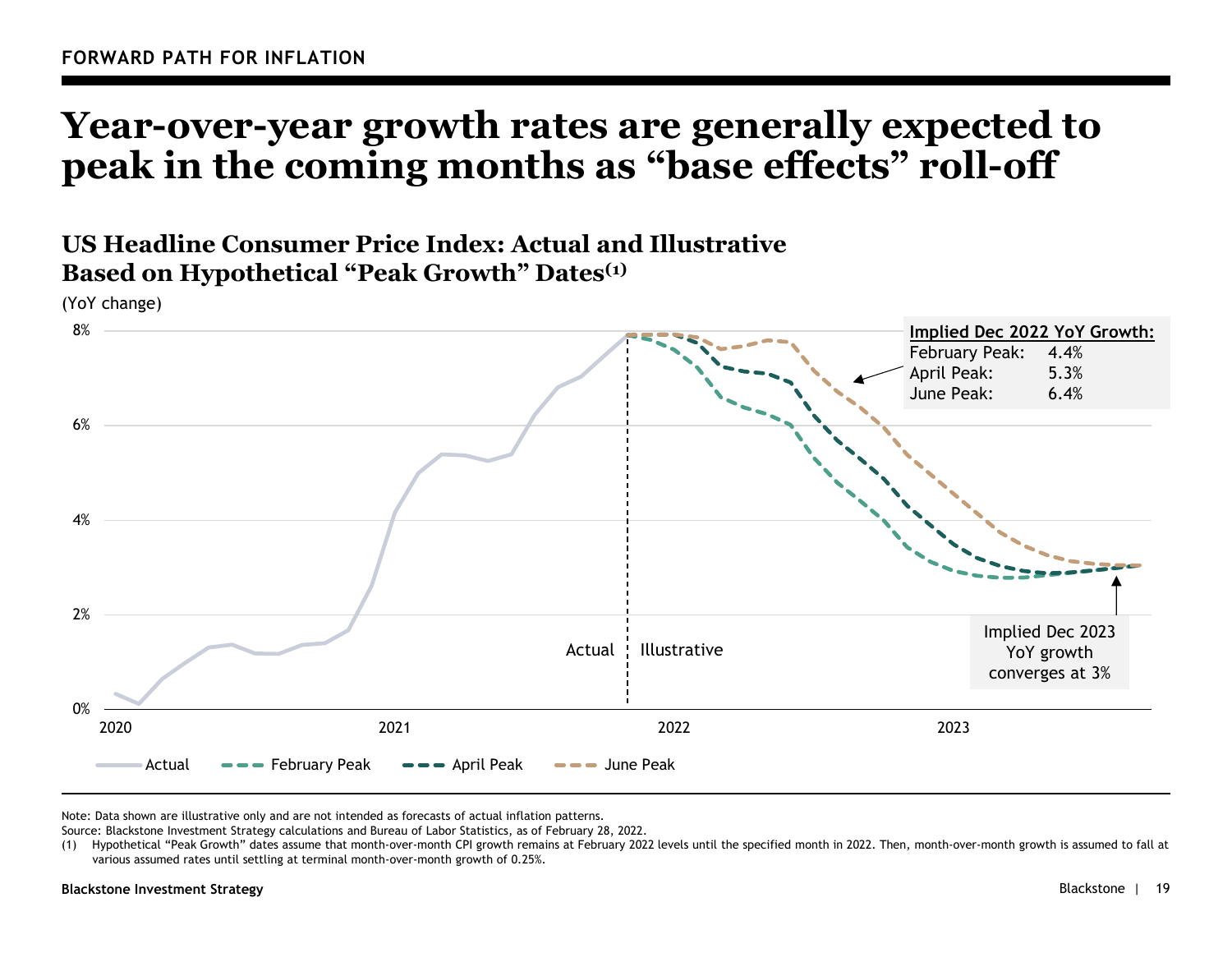# **Over the past year, acceleration in core CPI has been largely driven by items impacted by supply issues**



Source: Blackstone Investment Strategy calculations, Bureau of Labor Statistics, and Haver Analytics, as of February 28, 2022.

(1) "Supply Issues" category items are those affected by supply disruptions and bottlenecks, and comprise new and used vehicles, motor vehicle parts and equipment, and household furnishings and supplies (including electronics). "Reopening" category items are those affected by the reopening of the economy, and comprise apparel; recreation goods (excluding electronics); recreation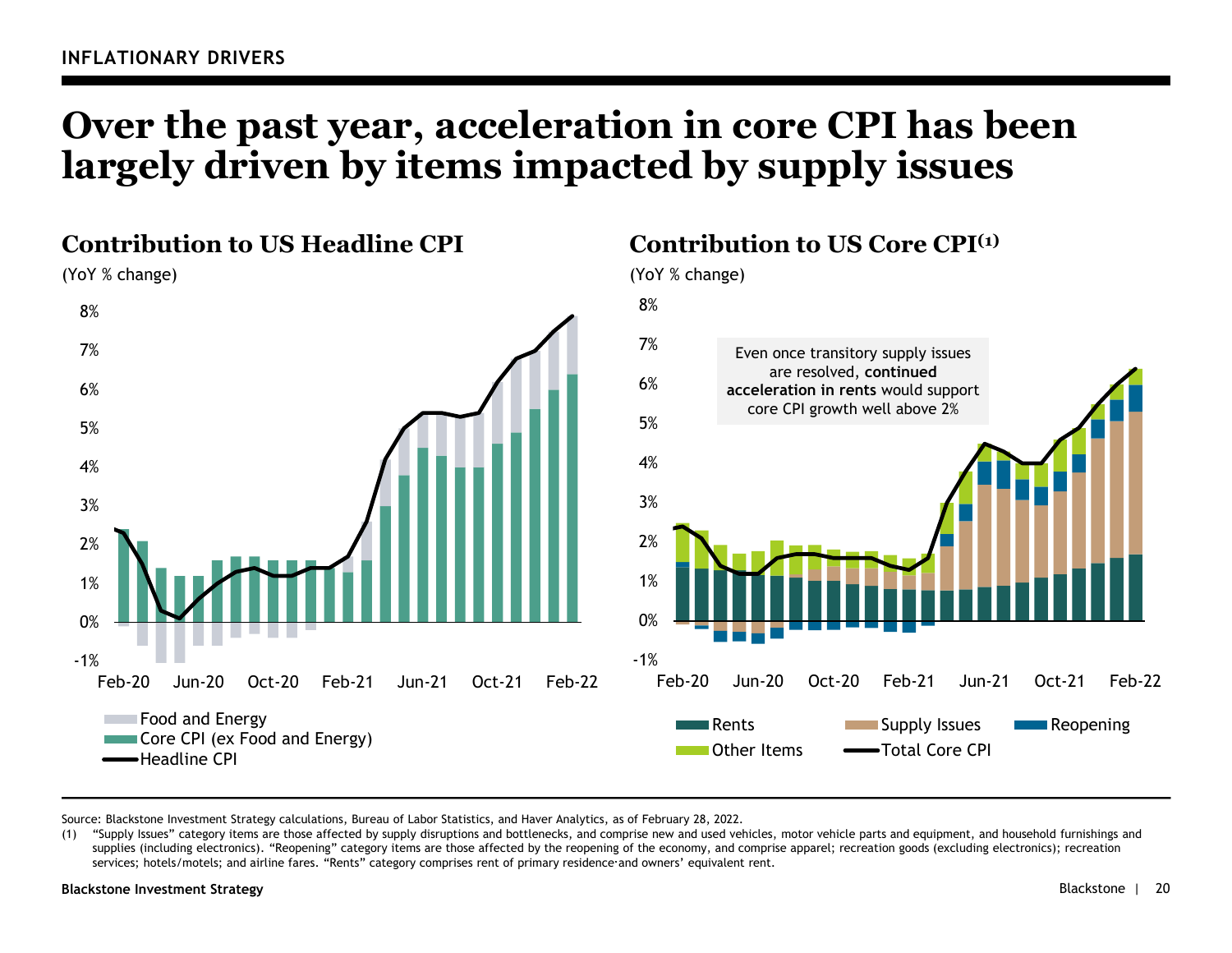# **Persistent inflation is less likely in the EU vs. the US, given vastly different drivers of inflation in both places**



Source: Blackstone Investment Strategy calculations, ECB, Bureau of Labor Statistics, Eurostat and Haver Analytics, as of January 31, 2022.

(1) "Supply Issues" category items are those affected by supply disruptions and bottlenecks, and comprise new motor cars, second-hand motor cars, spare parts and accessories for personal transport equipment, and household furnishings and equipment (including electronics). "Reopening" category items are those affected by the reopening of the economy, and comprise clothing and footwear; recreation and culture; recreation services; hotels/motels; and domestic and international flight prices. "Rents category" comprises actual rents paid by tenants – and for the United States also imputed rents for owner-occupied housing.

#### **Blackstone Investment Strategy** Blackstone | 21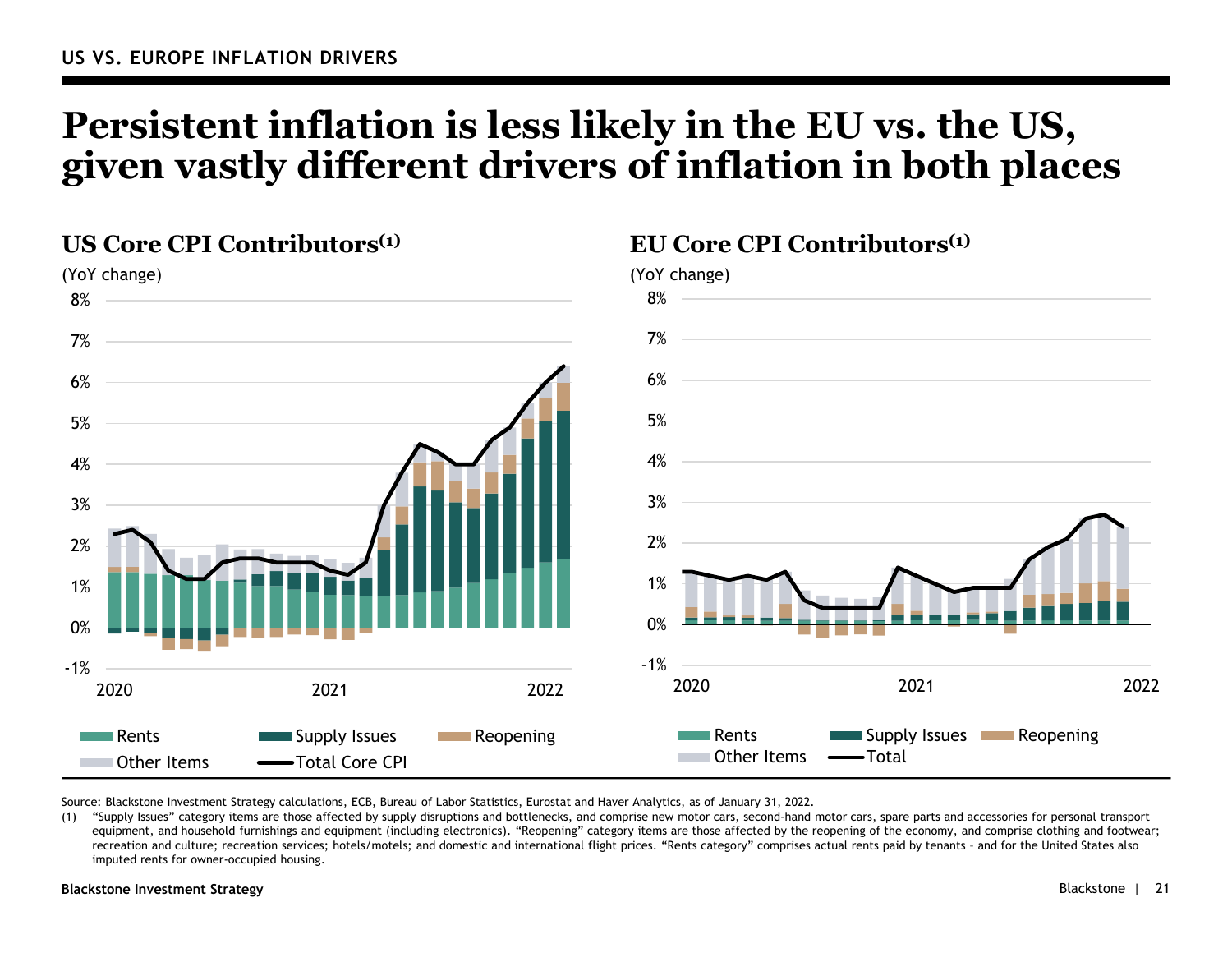# **China's demographics are set to age significantly over coming decades, reducing ability to export disinflation**



Source: Blackstone Investment Strategy calculations, Macrobond, and the United Nations World Population Prospects (2019), as of December 31, 2019. Note: All data are based on the UN's "medium variant" scenario, which corresponds to the median of several thousand projected trajectories of specific demographic components.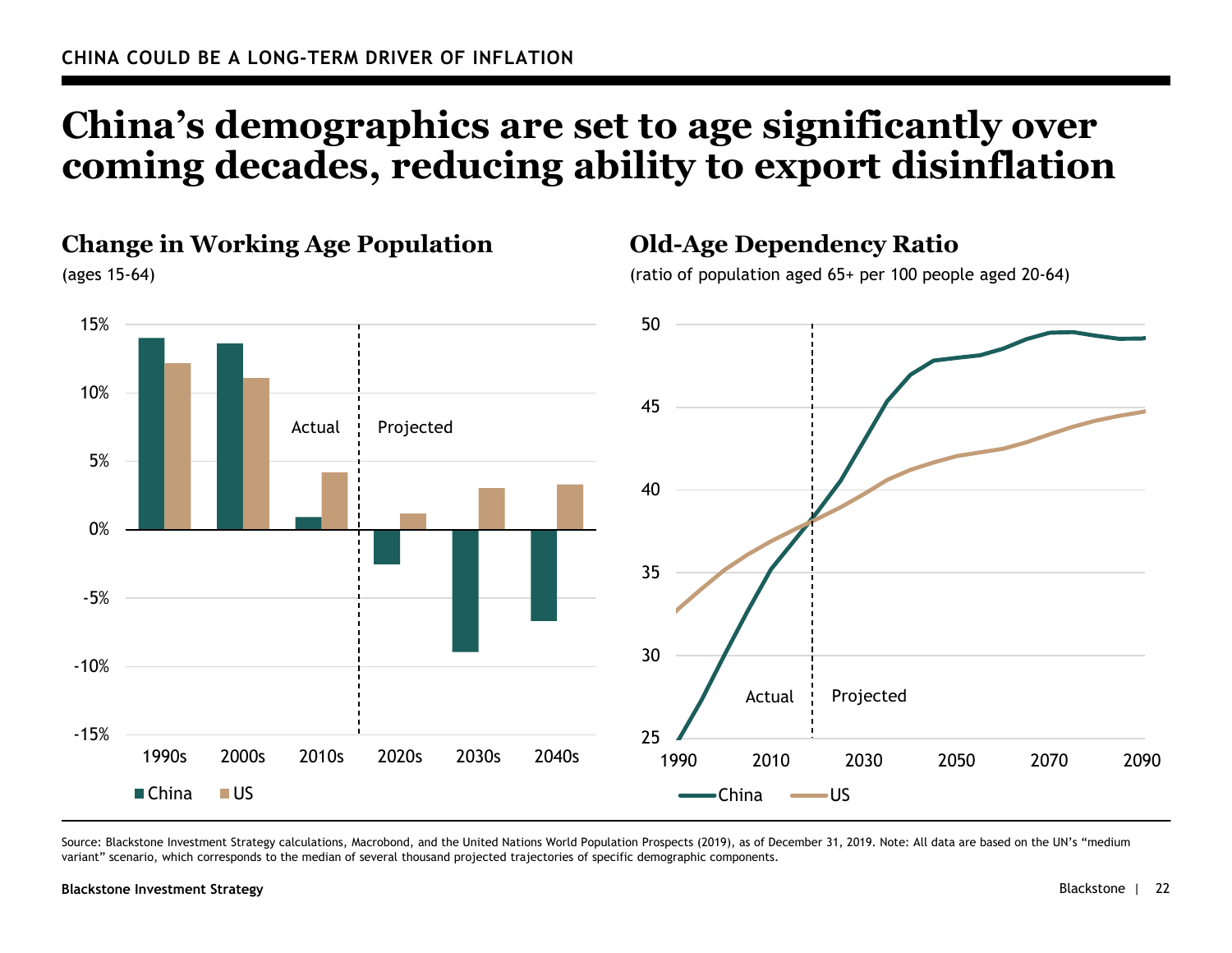# **V. Markets Climbing <sup>a</sup> Wall of Worry**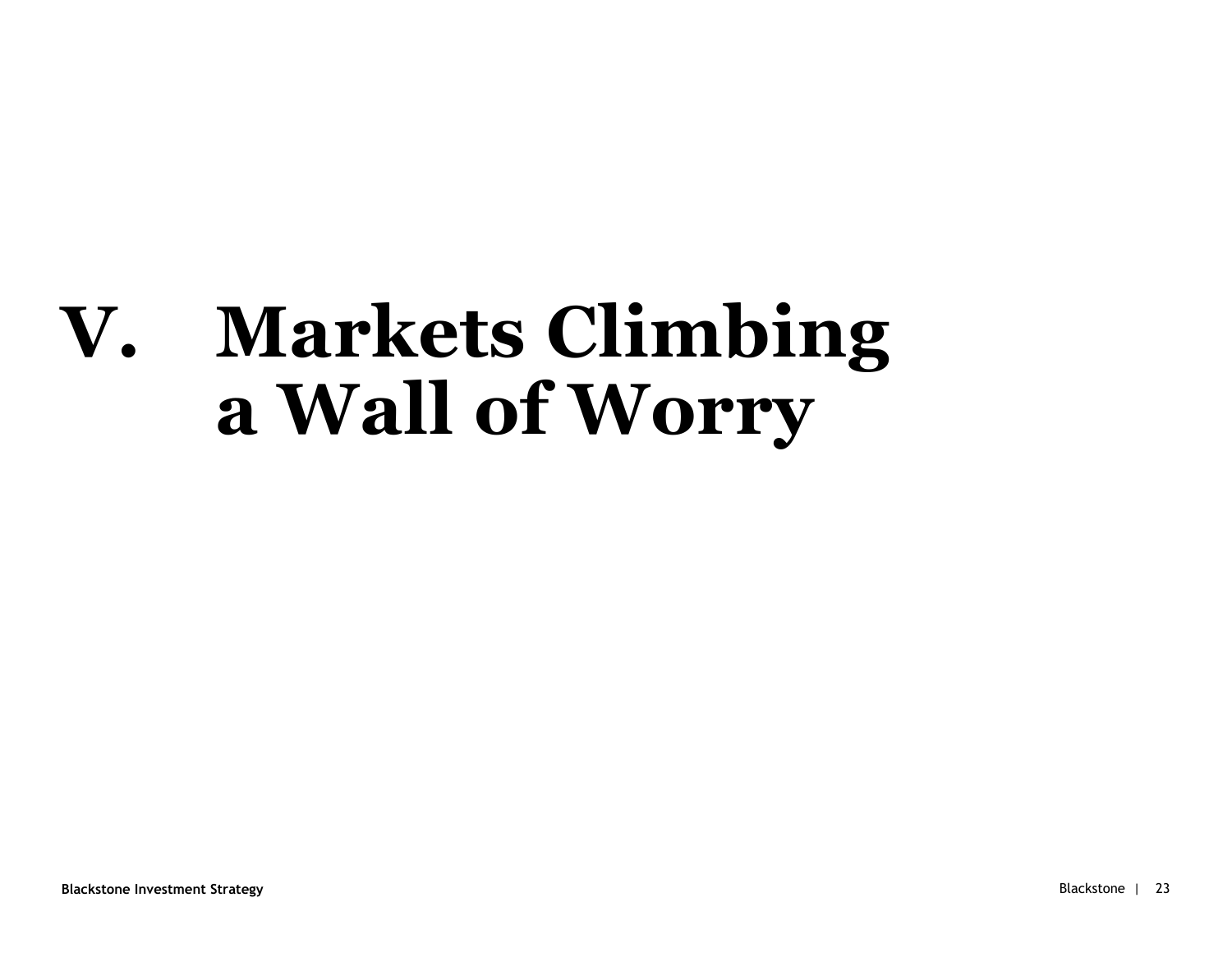# **Market sentiment is currently extremely pessimistic**





#### **S&P 500 Index Performance(1)** Full History: 12/1/1995 – 3/22/2021

| NDR Crowd Sentiment Poll is: % Gain / Annum % of Time |         |     |
|-------------------------------------------------------|---------|-----|
| Above $66.0$                                          | $-0.4%$ | 28% |
| 57.0 - 66.0 from Above                                | 2.0%    | 18% |
| 57.0 - 66.0 from Below                                | 21.5%   | 19% |
| <b>Below 57.0</b>                                     | 11.9%   | 34% |
| Buy / Hold = $8.2\%$ Gain / Annum                     |         |     |

#### **Historical average value of Crowd Sentiment Poll at:(2)**

- $\blacksquare$ Optimistic extremes (down arrows) = 68.8
- Pessimistic extremes (up arrows) = 46.8
- Average spread between extremes = 22.1

#### **Extremes generated when sentiment reading:(3)**

- $\blacksquare$ Rises above 61.5 = Extreme Optimism
- **Declines below 55.5 = Extreme Pessimism**

Source: Ned Davis Research, as of March 22, 2022.

(1) Totals may sum to >100 due to rounding.

(2) Arrows represent extremes in optimism and pessimism. They do not represent buy and sell signals and can only be known for certain (and added to the chart) in hindsight.

(3) Sentiment must reverse by 10 percentage points to signal an extreme, in addition to reaching the above extreme levels.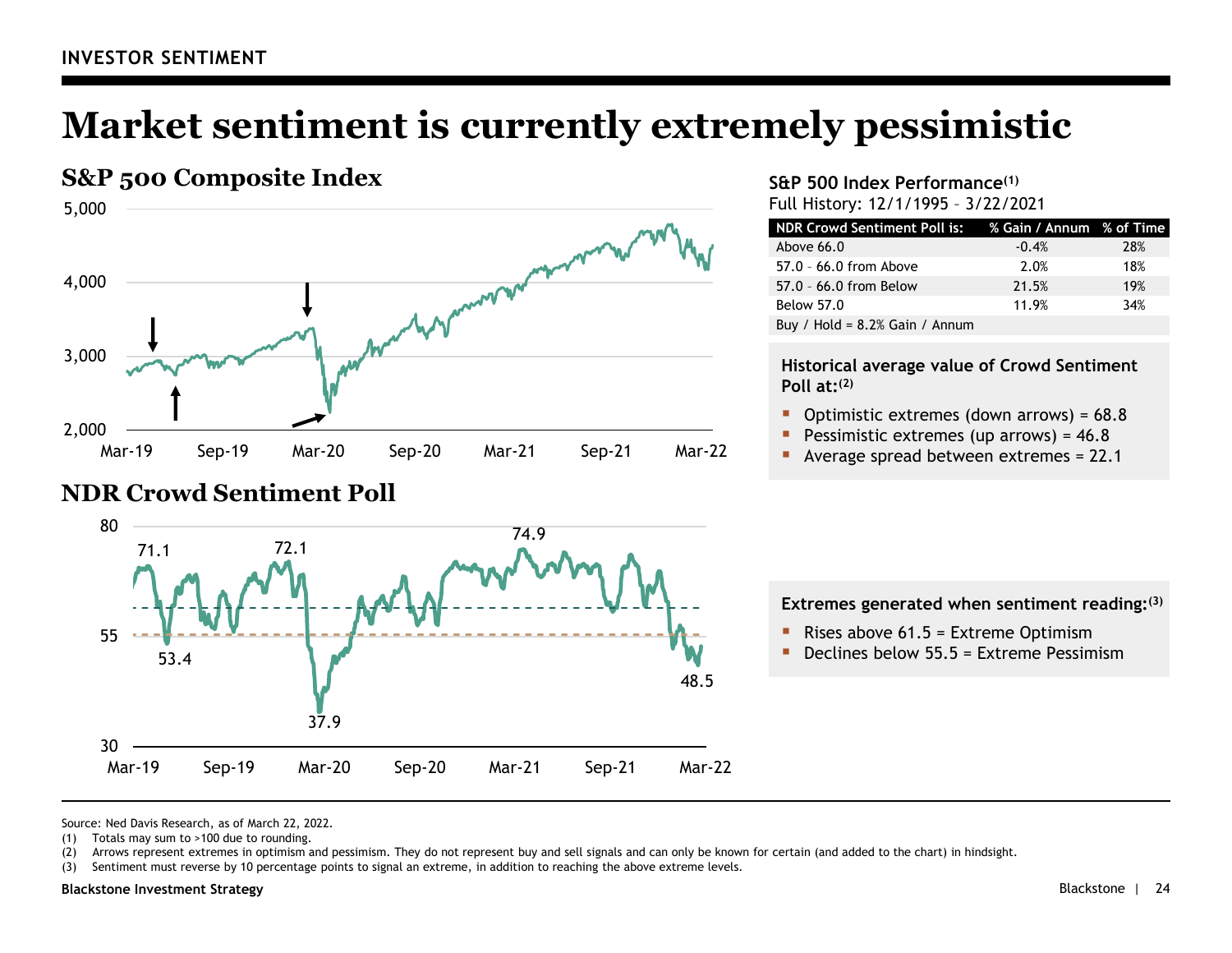## **Dividend discount model shows implied S&P 500 price levels at various levels of earnings and risk-free rates**

## **S&P** 500 Dividend Discount Model<sup>(1)</sup>

|                                               |       | 1.25%  | 1.50%  | 1.75% | 2.00% | 2.25% | 2.50% | 2.75% | 3.00% | 3.25% | 3.50% | 3.75% |
|-----------------------------------------------|-------|--------|--------|-------|-------|-------|-------|-------|-------|-------|-------|-------|
| $\mathbf{v}$<br>읎<br>乇<br>$\overline{5}$<br>₹ | \$208 | 24,216 | 12,108 | 8,072 | 6,054 | 4,843 | 4,036 | 3,459 | 3,027 | 2,691 | 2,422 | 2,201 |
|                                               | \$210 | 24,449 | 12,224 | 8,150 | 6,112 | 4,890 | 4,075 | 3,493 | 3,056 | 2,717 | 2,445 | 2,223 |
|                                               | \$213 | 24,798 | 12,399 | 8,266 | 6,200 | 4,960 | 4,133 | 3,543 | 3,100 | 2,755 | 2,480 | 2,254 |
|                                               | \$216 | 25,147 | 12,574 | 8,382 | 6,287 | 5,029 | 4,191 | 3,592 | 3,143 | 2,794 | 2,515 | 2,286 |
|                                               | \$219 | 25,497 | 12,748 | 8,499 | 6,374 | 5,099 | 4,249 | 3,642 | 3,187 | 2,833 | 2,550 | 2,318 |
|                                               | \$222 | 25,846 | 12,923 | 8,615 | 6,461 | 5,169 | 4,308 | 3,692 | 3,231 | 2,872 | 2,585 | 2,350 |
|                                               | \$225 | 26,195 | 13,098 | 8,732 | 6,549 | 5,239 | 4,366 | 3,742 | 3,274 | 2,911 | 2,620 | 2,381 |
| $\mathbf{\Sigma}$                             | \$228 | 26,544 | 13,272 | 8,848 | 6,636 | 5,309 | 4,424 | 3,792 | 3,318 | 2,949 | 2,654 | 2,413 |
|                                               | \$231 | 26,894 | 13,447 | 8,965 | 6,723 | 5,379 | 4,482 | 3,842 | 3,362 | 2,988 | 2,689 | 2,445 |
| Twe                                           | \$234 | 27,243 | 13,622 | 9,081 | 6,811 | 5,449 | 4,541 | 3,892 | 3,405 | 3,027 | 2,724 | 2,477 |
| ၛၙ<br>₩<br>ത<br>┢                             | \$237 | 27,592 | 13,796 | 9,197 | 6,898 | 5,518 | 4,599 | 3,942 | 3,449 | 3,066 | 2,759 | 2,508 |
|                                               | \$240 | 27,942 | 13,971 | 9,314 | 6,985 | 5,588 | 4,657 | 3,992 | 3,493 | 3,105 | 2,794 | 2,540 |
|                                               | \$243 | 28,291 | 14,145 | 9,430 | 7,073 | 5,658 | 4,715 | 4,042 | 3,536 | 3,143 | 2,829 | 2,572 |
|                                               | \$246 | 28,640 | 14,320 | 9,547 | 7,160 | 5,728 | 4,773 | 4,091 | 3,580 | 3,182 | 2,864 | 2,604 |
|                                               | \$249 | 28,989 | 14,495 | 9,663 | 7,247 | 5,798 | 4,832 | 4,141 | 3,624 | 3,221 | 2,899 | 2,635 |
|                                               | \$252 | 29,339 | 14,669 | 9,780 | 7,335 | 5,868 | 4,890 | 4,191 | 3,667 | 3,260 | 2,934 | 2,667 |

### **10-Year Treasury Yield**

Source: Blackstone Investment Strategy, as of March 31, 2022.

(1) Assumes starting S&P 500 Earnings Per Share (EPS) of \$208, and that EPS start the period increasing / decreasing to level indicated in first column, before increasing / decreasing linearly over 2 years to a 4% nominal growth rate and remaining there in perpetuity. Further assumes dividend payout ratio remains at prior year's level of 29% and equity risk premium is a constant 3.0%.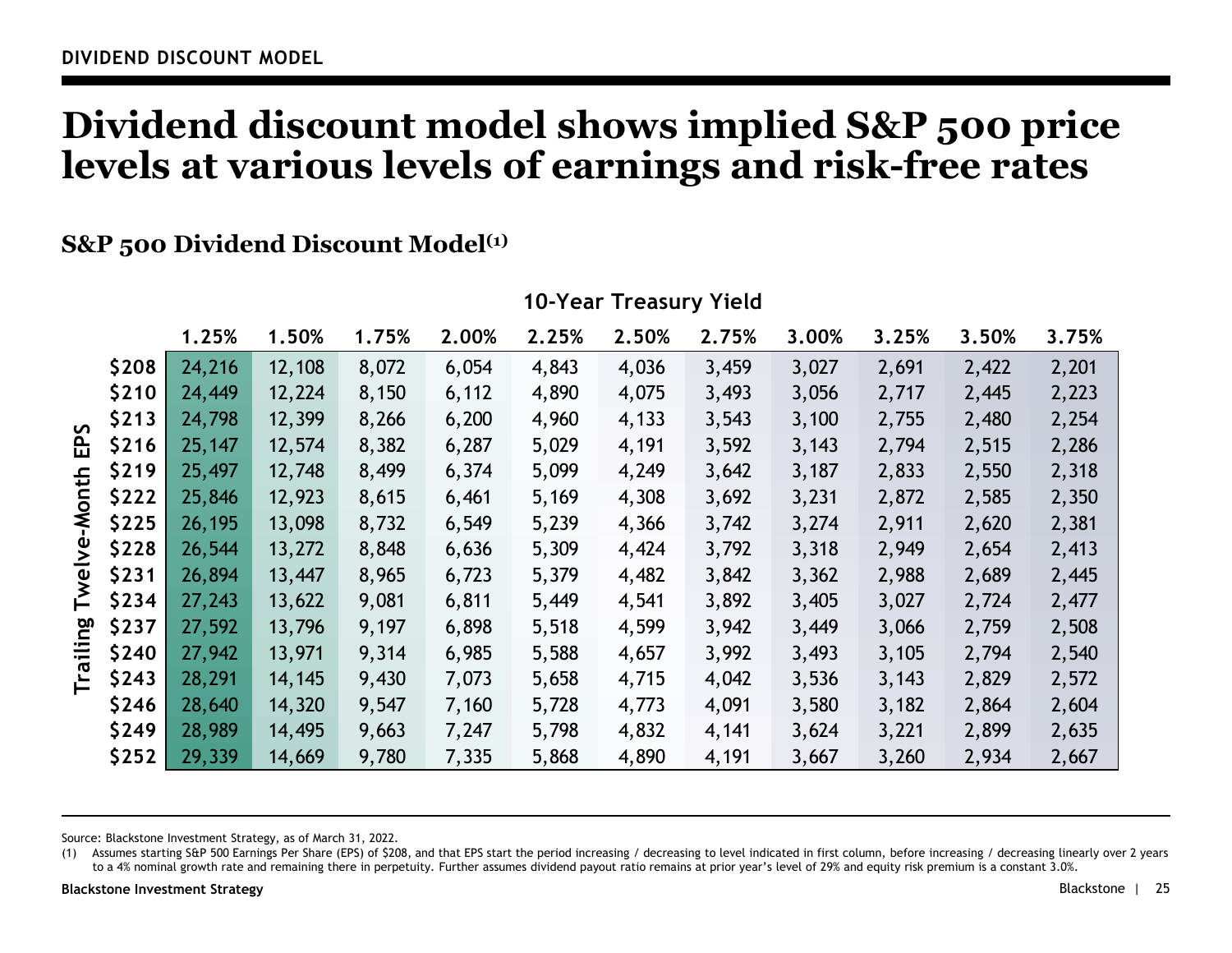## **After the first Fed rate hike, markets have an average cumulative return of 11% (7.2% annualized)**

## **Fed Funds Rate and S&P 500 Levels**



| <b>First Fed Hike</b>                    | <b>S&amp;P Level</b> | <b>Last Fed Hike</b> | <b>S&amp;P Level</b> | <b>Annualized Price</b><br>Return | <b>Stock Market</b><br>Peaked | <b>Recession Started</b> |
|------------------------------------------|----------------------|----------------------|----------------------|-----------------------------------|-------------------------------|--------------------------|
| 12/1/1976                                | 102                  | 3/3/1980             | 113                  | 2.9%                              | 2/13/1980                     | Feb-80                   |
| 8/7/1980                                 | 123                  | 5/8/1981             | 132                  | 9.1%                              | 11/28/1980                    | <b>Aug-81</b>            |
| 3/29/1988                                | 260                  | 2/24/1989            | 287                  | 11.5%                             | 7/16/1990                     | Aug-90                   |
| 6/30/1999                                | 1373                 | 5/16/2000            | 1466                 | 7.8%                              | 3/24/2000                     | Apr-01                   |
| 6/30/2004                                | 1141                 | 6/29/2006            | 1273                 | 5.6%                              | 10/9/2007                     | Jan-08                   |
| 12/16/2015                               | 2073                 | 12/19/2018           | 2506                 | 6.5%                              | 2/19/2020                     | Feb-20                   |
| <b>Average: Fed Hiking Cycles</b>        |                      |                      | 7.2%                 |                                   |                               |                          |
| Average: Full Time Period (1976 to 2018) |                      |                      | 7.9%                 |                                   |                               |                          |

Source: Blackstone Investment Strategy and Bloomberg, as of February 28, 2022.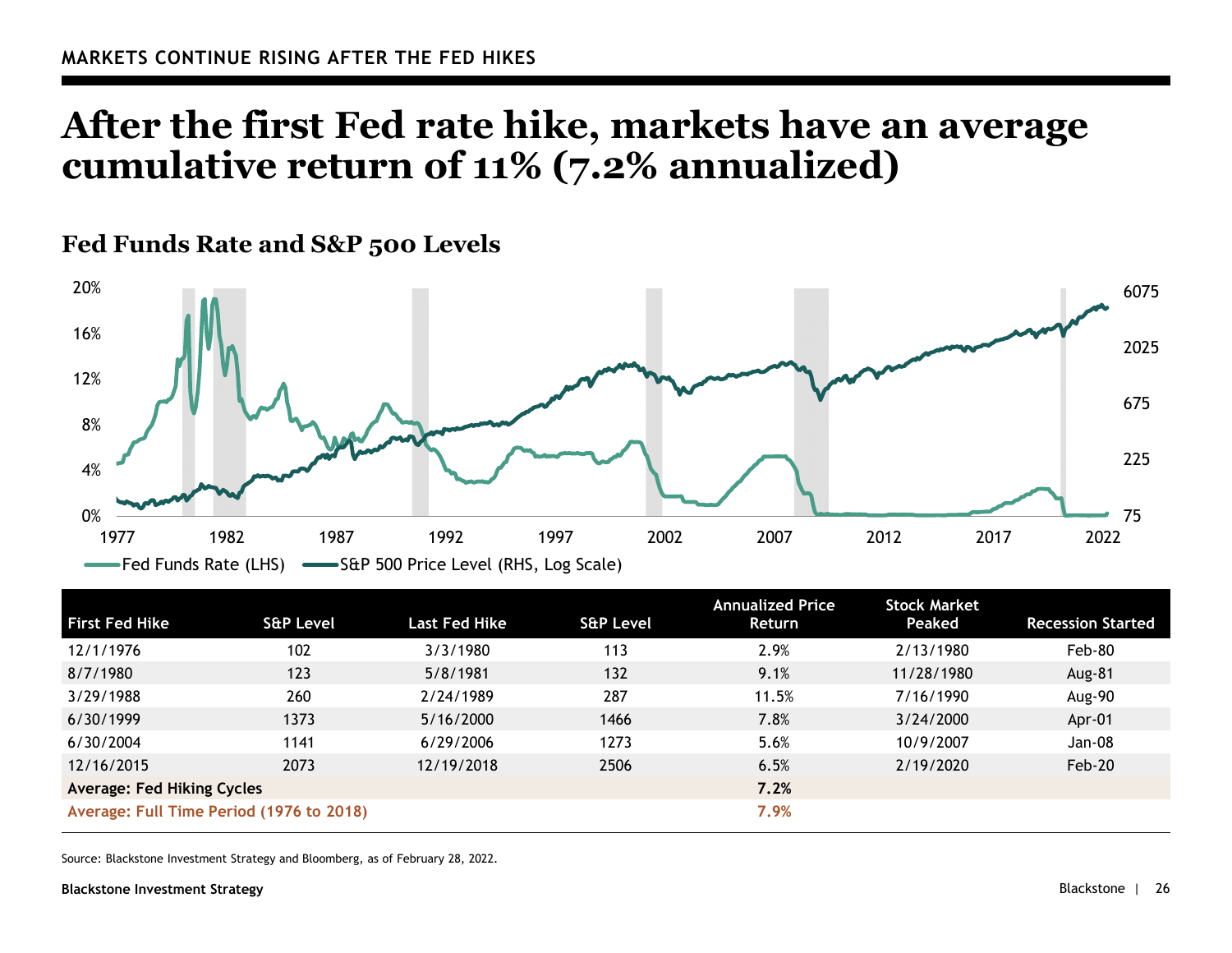# **Higher 10-Year Treasury yields associated with lower equity multiples**

### **S&P 500 P/E Ratio and 10-Year Treasury Yield**

(P/E multiple)



Source: Blackstone Investment Strategy and Bloomberg, as of February 28, 2022. "P/E Ratio" is the trailing 12-month price-to-earnings ratio. Historical sample size extends from January 1957 through February 2022.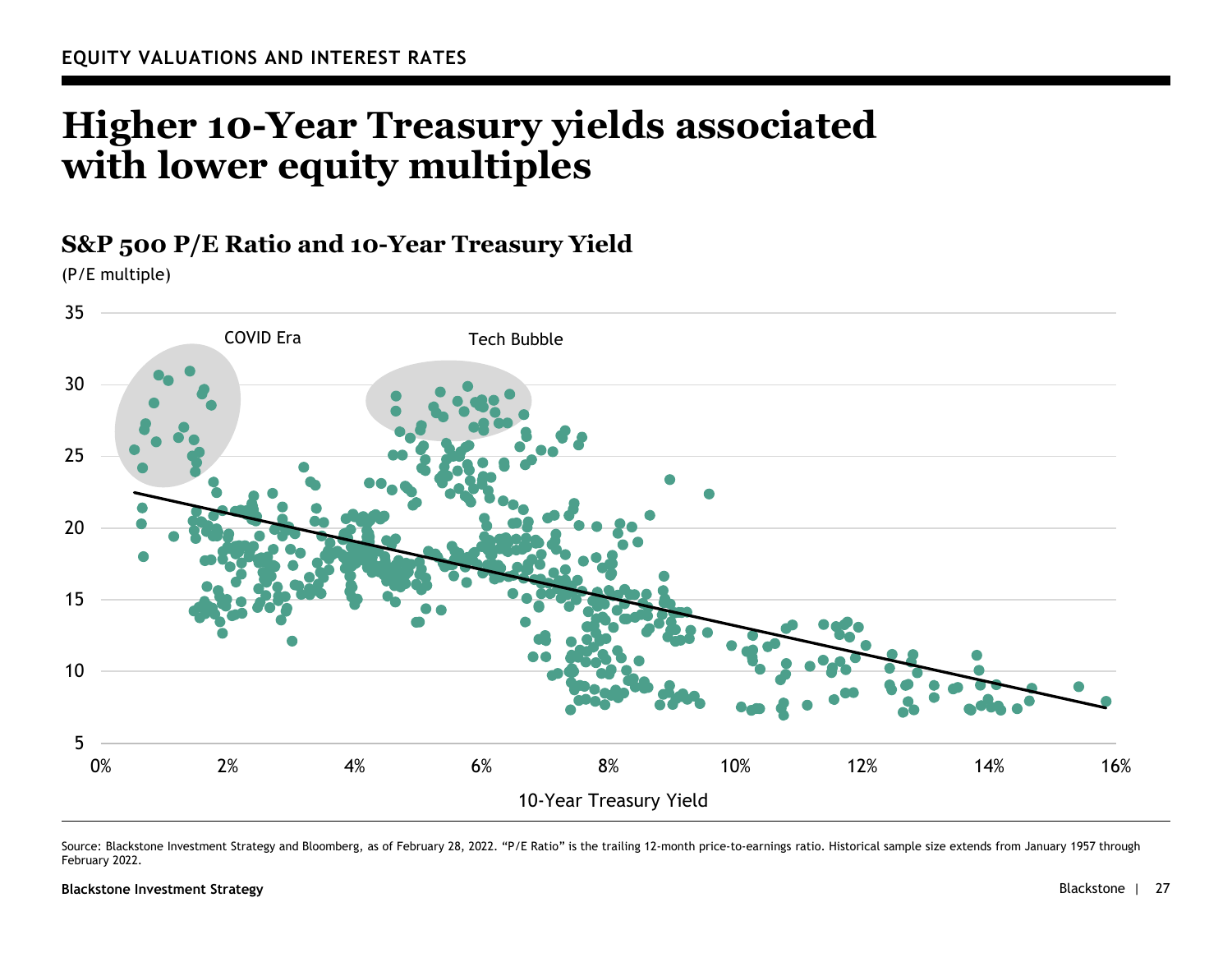# **Historically high valuations imply lower forward returns**

Based on historical trends, current S&P 500 P/E of 23.6x implies forward 10-year CAGR of 5.5%.

#### -4%0%4%8%12%16%20%5x 10x 15x 20x 25x 30xP/E Ratio0%2%4%6%8%10%12%14%16%12345Historical Quintiles of the S&P 500's P/E Ratio **S&P 500 Forward 10-Year CAGR(1)** (by P/E ratio level) Tech BubbleCurrent S&P 500 P/E ratio in highest 20% of historical observations**S&P 500 Forward 10-Year CAGR** (average by P/E quintile)

Source: Blackstone Investment Strategy, Bloomberg, and Standard & Poor's. Historical analysis for the period January 1957 through February 2022, current P/E multiple as of March 31, 2022. "Forward 10-Year CAGR" is computed using monthly total returns (gross of dividends). "P/E Ratio" is the trailing 12-month price-to-earnings ratio.

(1) Each data point represents the S&P 500's trailing 12-month price-to-earnings ratio for a given month and the index's corresponding forward ten-year CAGR.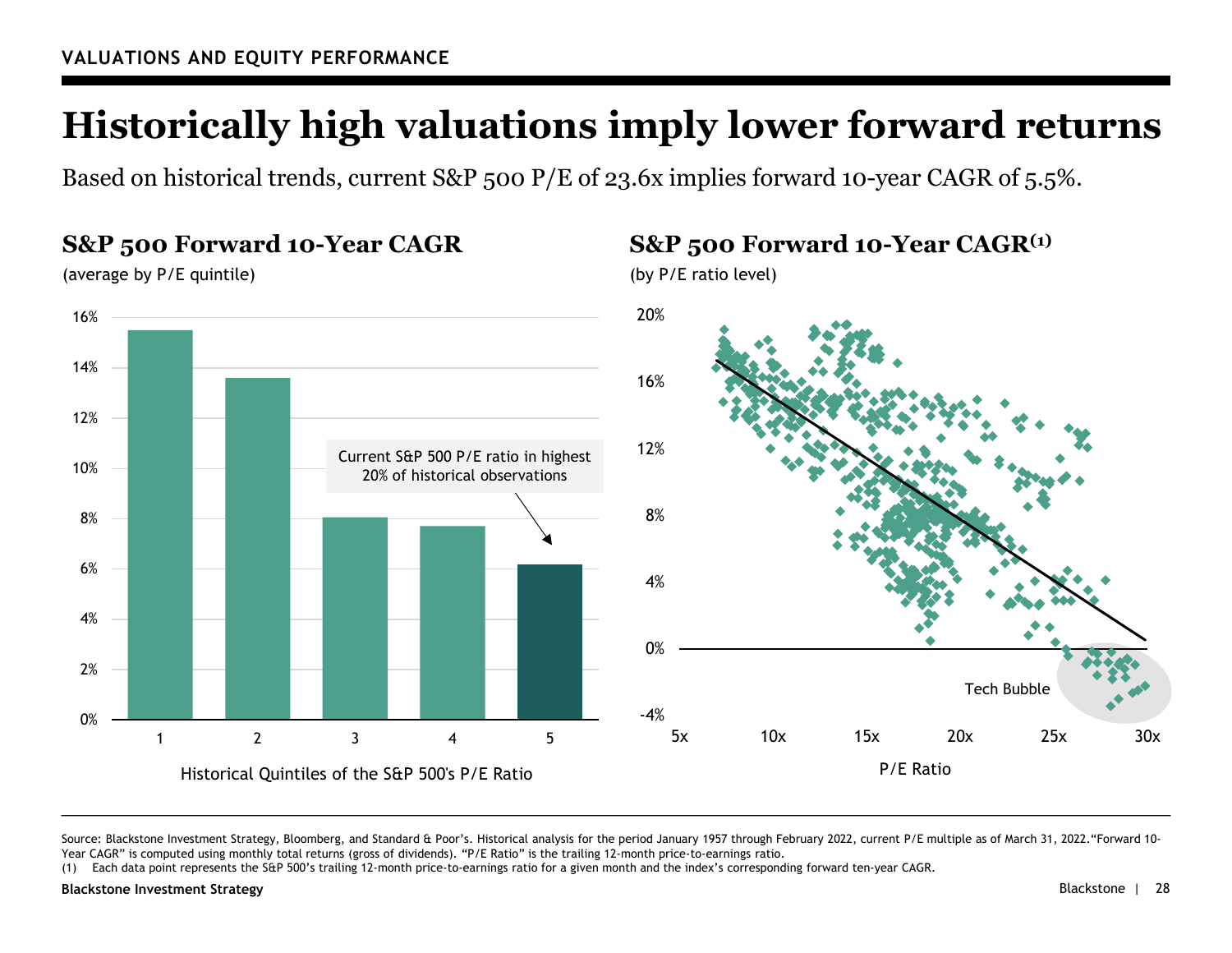## **Market value of global negative-yielding debt recently fell below \$3 trillion, the lowest since 2015**

### **Market Value of Global Negative-Yielding Debt**

(US\$ in trillions)



Source: Bloomberg, as of 3/4/22. Represents the market value of the Bloomberg Global Aggregate Negative Yielding Debt Index. Data are available on monthly frequency through 2016. From 2017 onward, represents 7-day moving average.

#### **Blackstone Investment Strategy** Blackstone | 29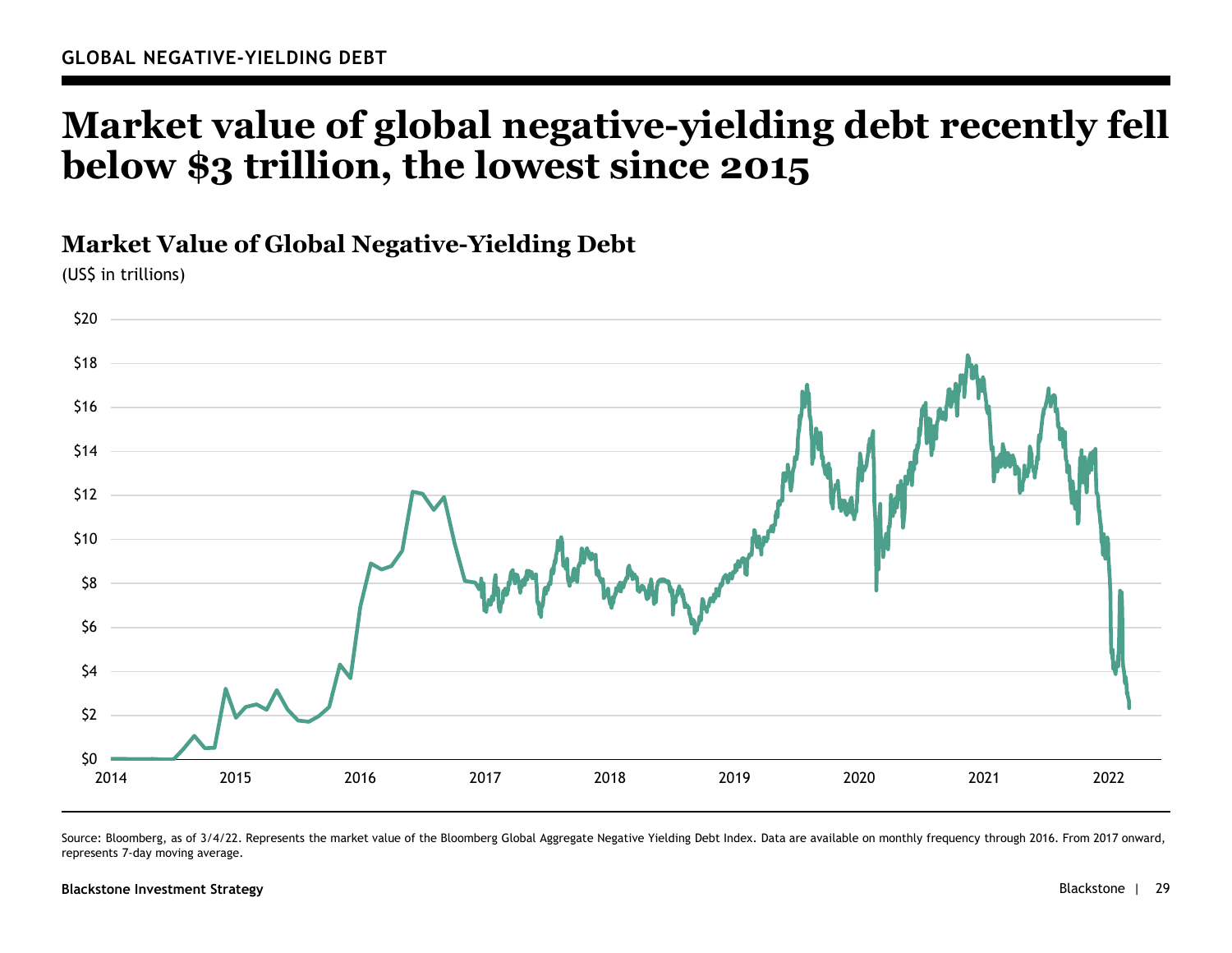# **VI. Expecting Continued Strength in Housing Markets**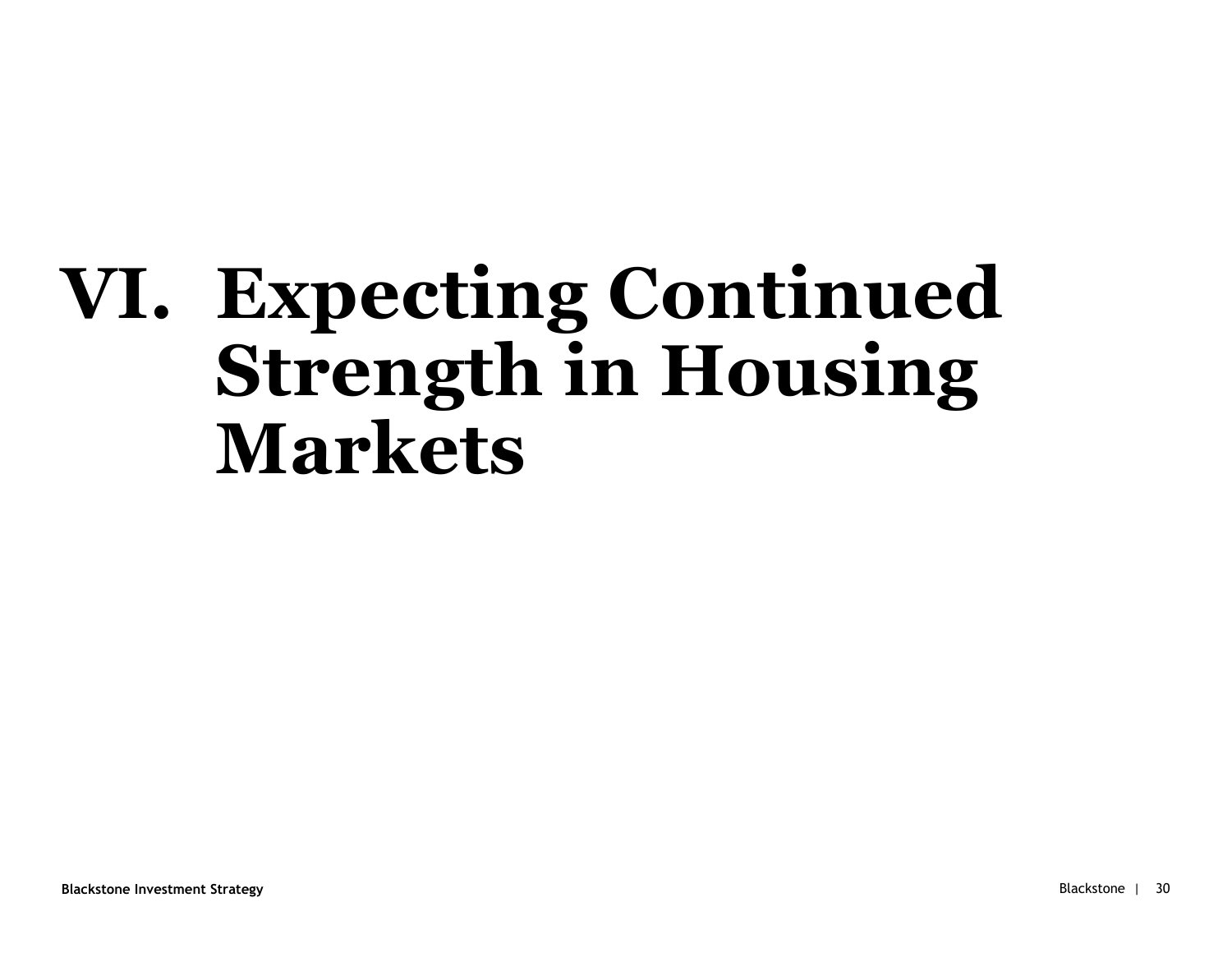# **Wave of millennials entering home-buying age, leaving parents' home should create strong demand for housing**

**Share of Young Adults Living** 

**with Parents(2)**

## **Annual Change in Number of US Residents Aged 30-39(1)**



(1) Source: Blackstone Investment Strategy, Census Bureau projections, and Haver Analytics. Actual data as of 2017; data for 2018 and beyond represent Census Bureau projections.

(2) Source: Blackstone Investment Strategy, Census Bureau, and Haver Analytics, as of December 31, 2021.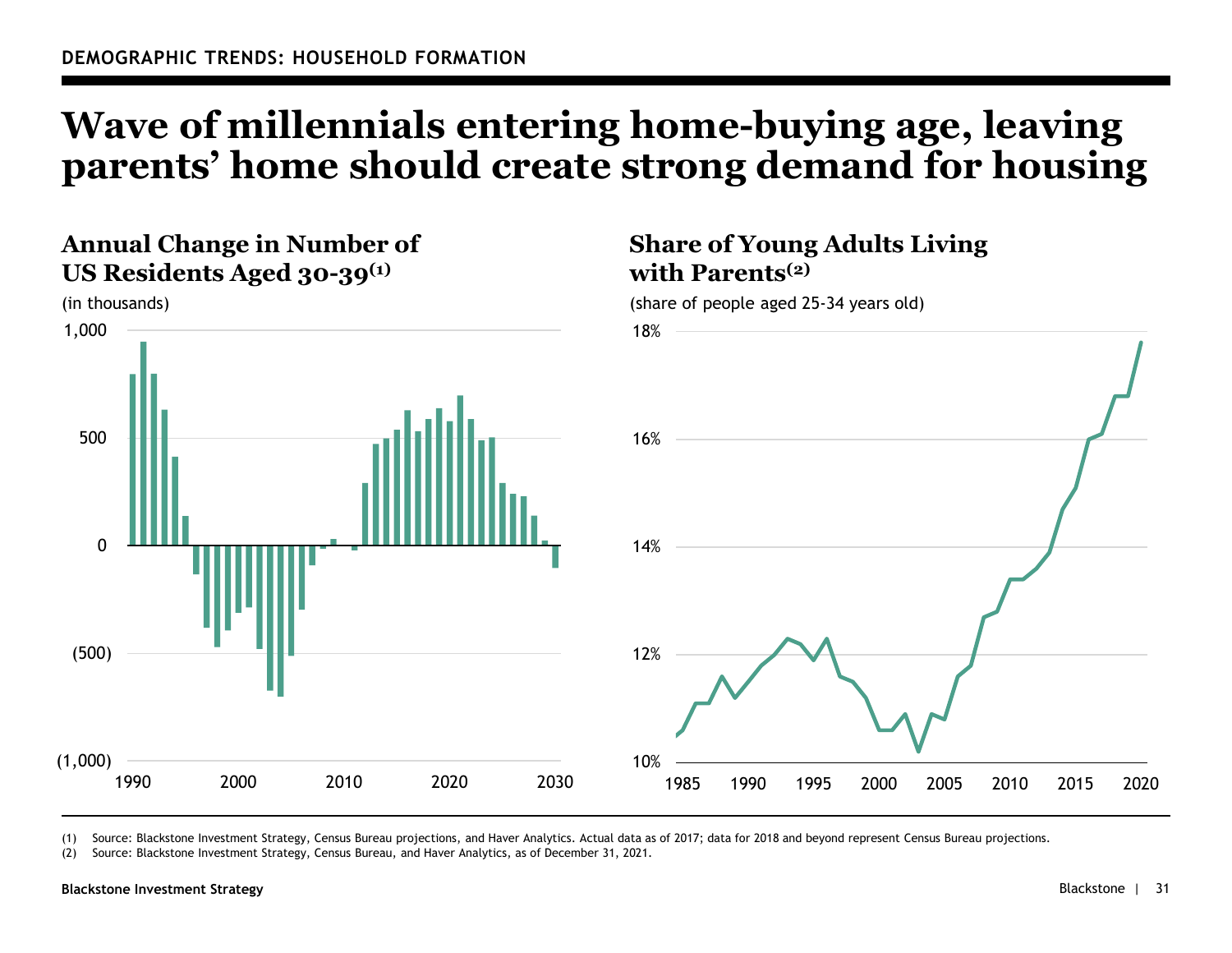# **Consistent underbuilding of new housing has led to a cumulative shortfall of more than 3M housing units**

## **Surplus (Shortfall) of US Home Completions, Relative to Historical Average**

(6,000) (3,000) 03,000 6,000 1981 1985 1989 1993 1997 2001 2005 2009 2013 2017 2021Despite recent improvement, there remains a cumulative shortfall of more than **3 million units**

(thousands of units, rolling 10-year sum)

Source: Blackstone Investment Strategy calculations, US Census Bureau, US Department of Urban Housing and Development, as of December 31, 2021. "Home Completions" is the number of total new privately owned housing units completed in each calendar year, calculated as the average of monthly units completed at a seasonally adjusted annual rate. "Multiamily" housing units are defined as total less single-family. The "historical average" is the average of annual housing completions in each respective category from 1968 (earliest data available) to 2020.

#### **Blackstone Investment Strategy**

 $\blacksquare$  Single-Family  $\blacksquare$  Multifamily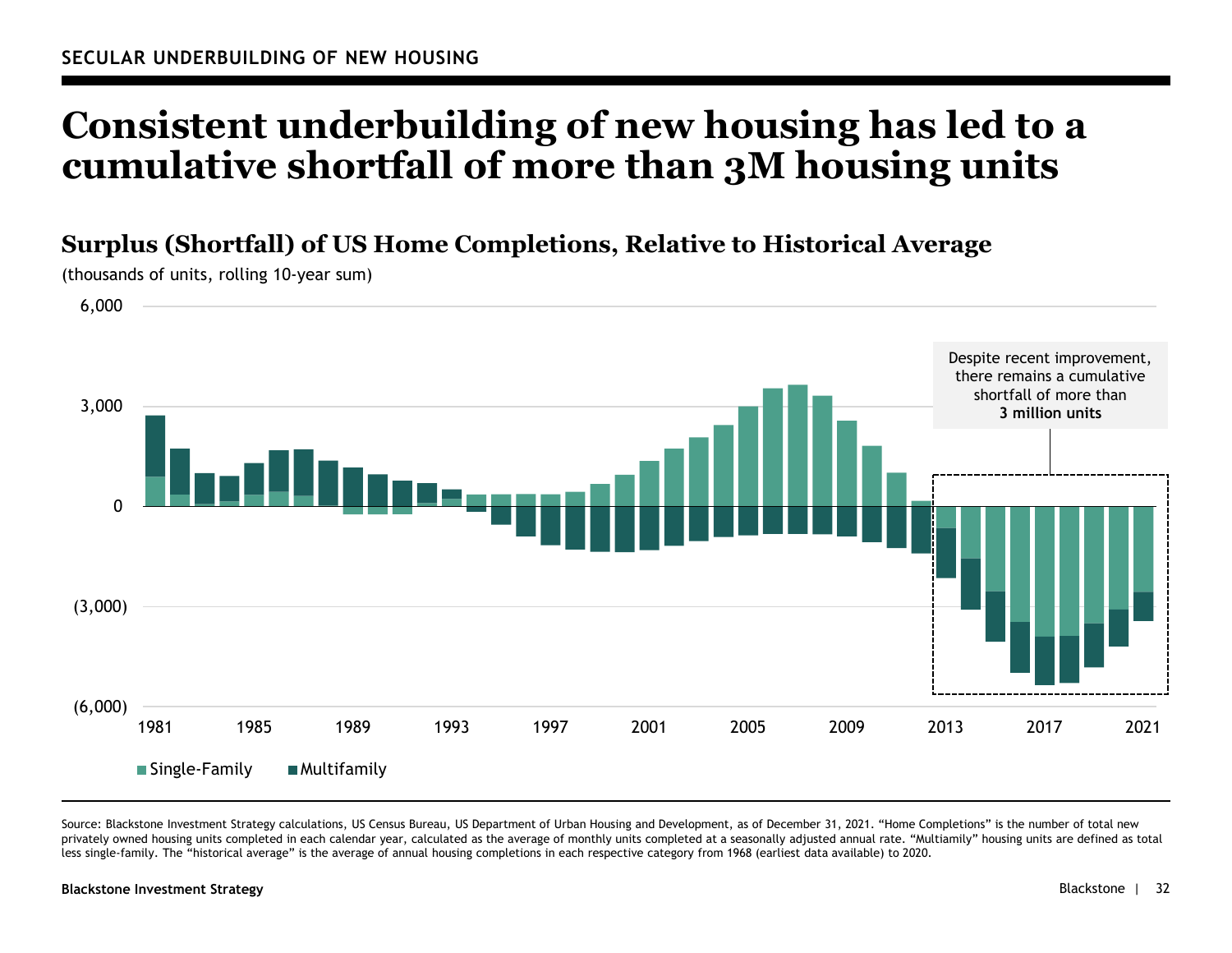## **Rental and homeowner vacancy rates are at historically low levels**

## **Rental Vacancy Rate**



### **Homeowner Vacancy Rate**



Source: Census Bureau and Macrobond, as of December 31, 2021.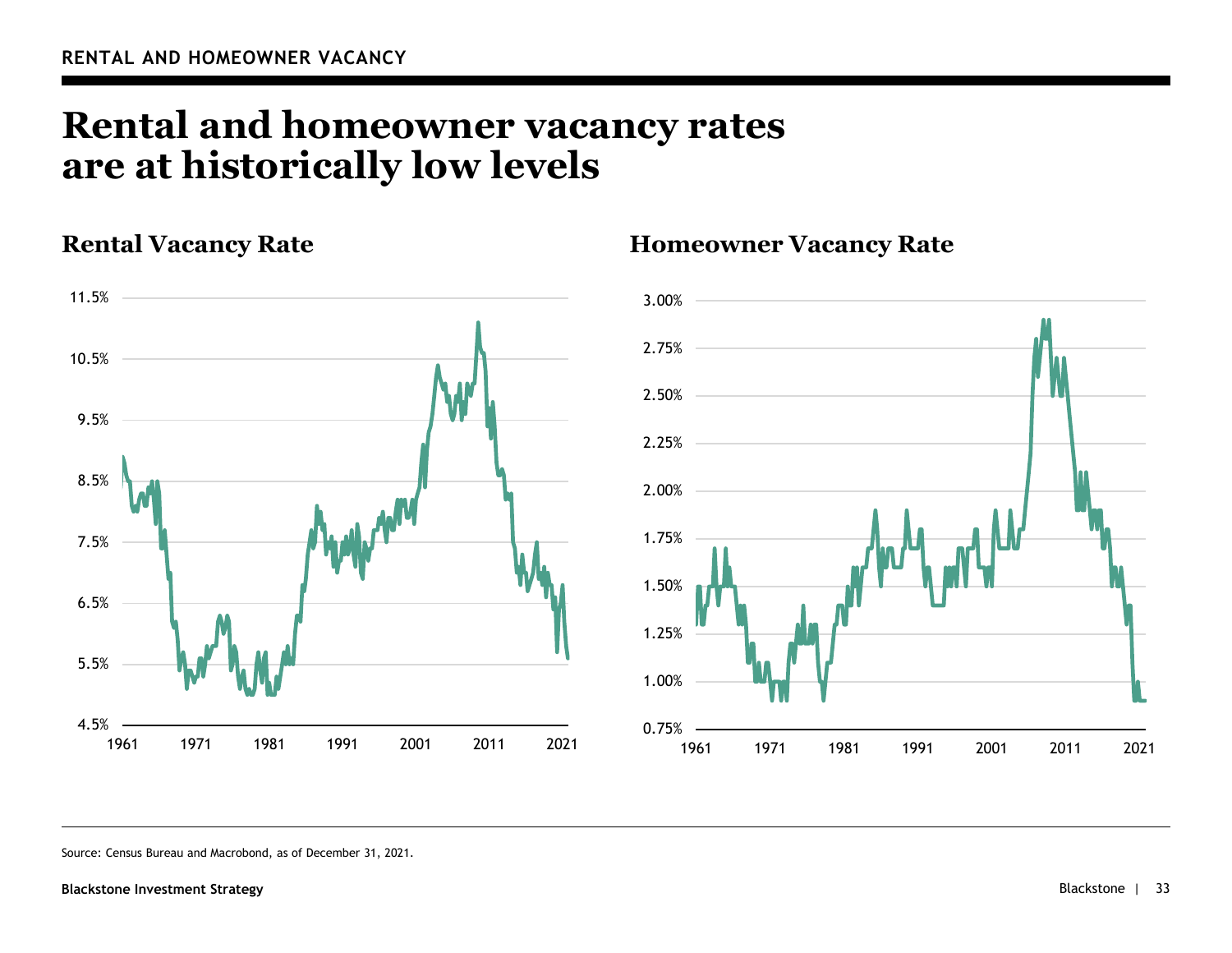# **Demographic tailwinds, strong consumer backdrop, and reduced supply have led to record gains in shelter prices**

## **US National Home Price Index**

(YoY % change)



Source: Blackstone Investment Strategy, S&P 500 Dow Jones Indices and RealPage/Axiometrics, as of January 31, 2022 (home prices) and February 28, 2022 (rents). "National Home Price Index" represents the S&P/Case-Shiller US National Home Price Index. "National Effective Rent" shows year-over-year growth of national rents measured on a rolling 13-month basis; observations are quarterly from June 1997 through March 2010 and monthly from April 2010 onwards.

#### **Blackstone Investment Strategy** Blackstone | 34

## **US National Effective Rent**

(YoY % change, rolling 13-month average)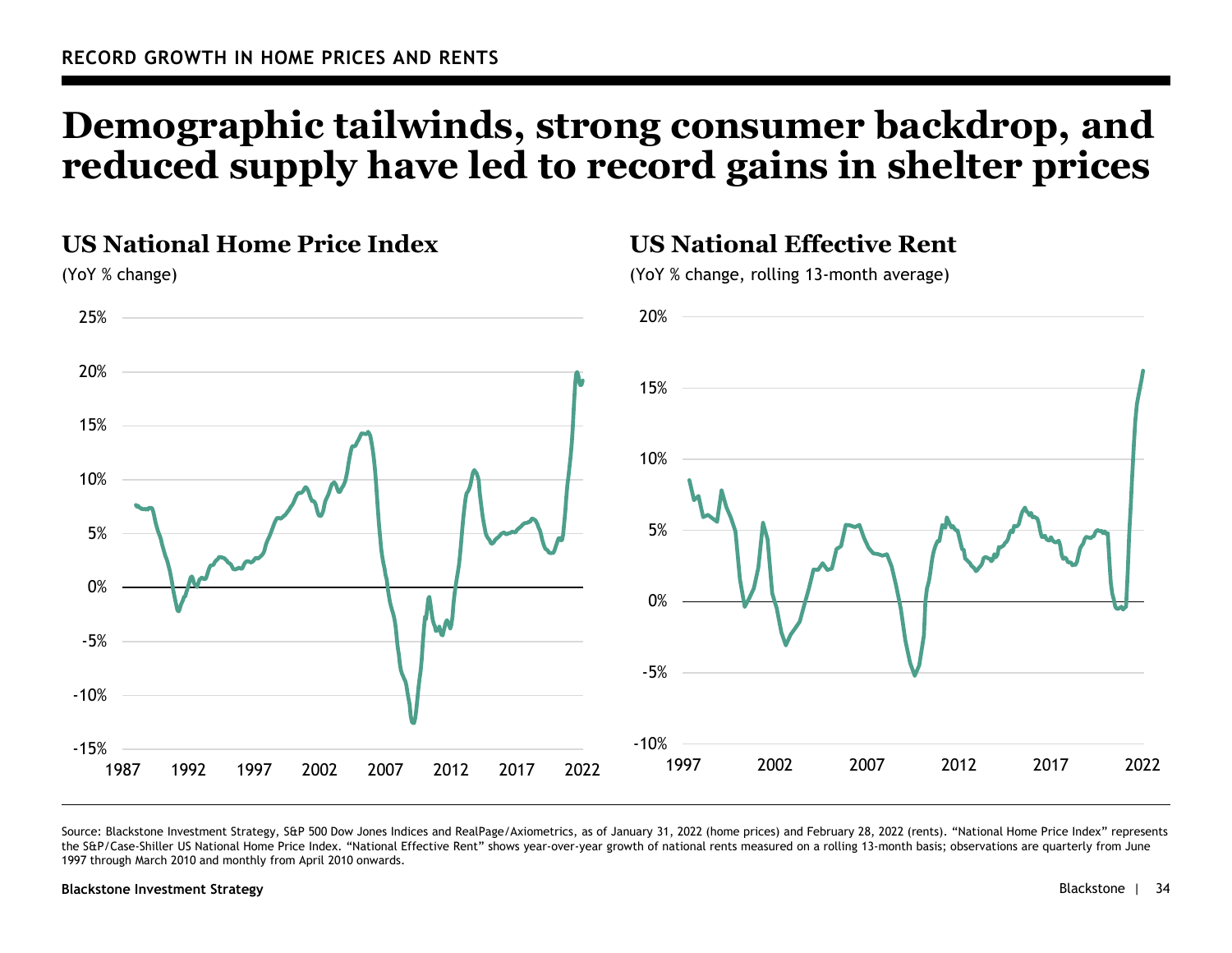# **Despite record home prices strong personal earnings growth supports affordability at higher mortgage rates**

**Mortgage Affordability: Actual and Estimated at Various Hypothetical Mortgage Rates**

(ratio of monthly mortgage payment to monthly personal earnings)



2022 Year-End (Estimated at Various Hypothetical Mortgage Rates)

Source: Blackstone Investment Strategy calculations of BLS, Census, HUD and Freddie Mac data, as of January 31, 2022. Ratio calculated using average 30-year fixed mortgage rate, median sales price of US homes, and a proxy for average monthly personal earnings. Estimates assume consensus forecasts for home price / earnings growth.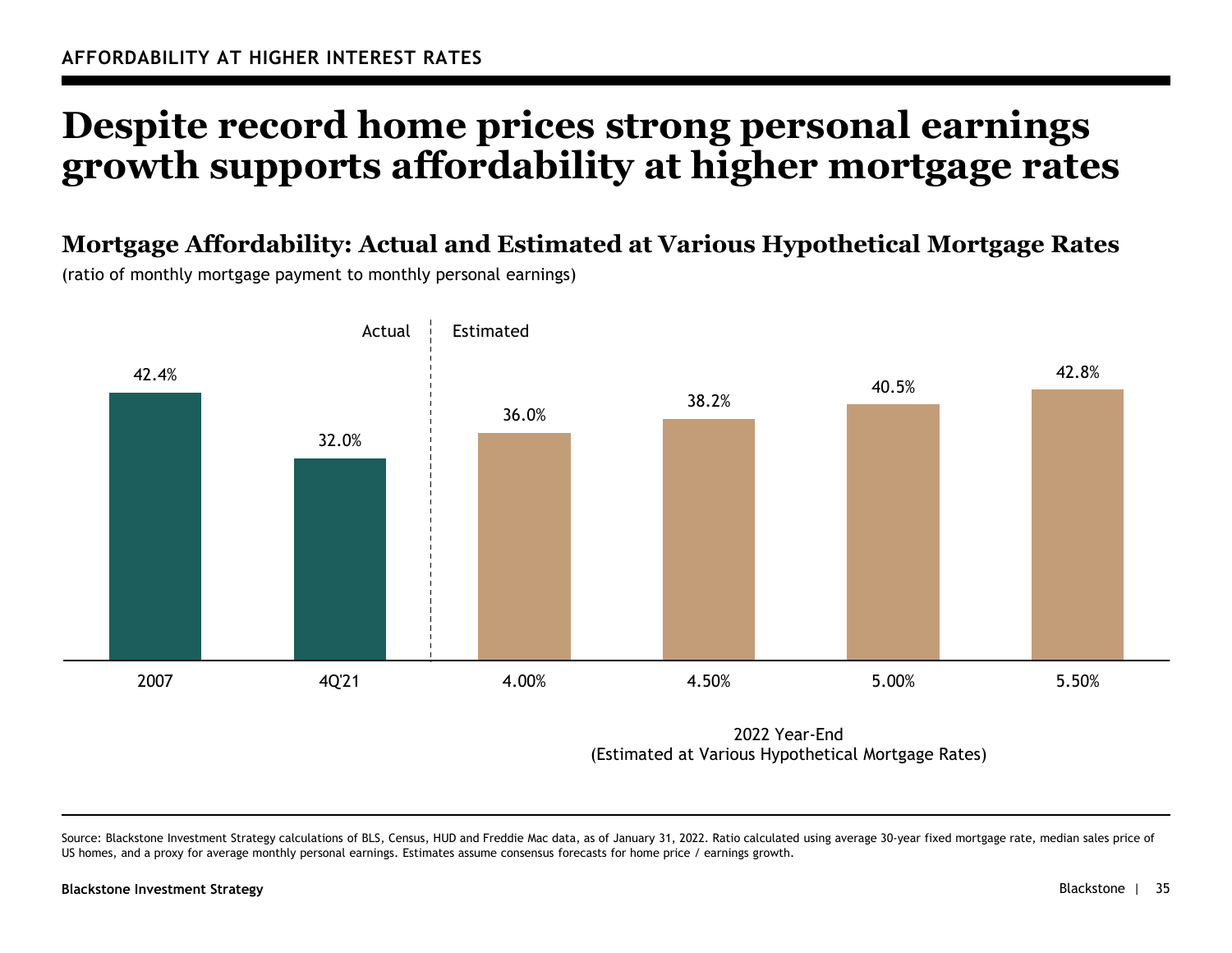### **DISCLAIMERS**

The views expressed in this commentary are the personal views of Joseph Zidle, Senior Managing Director, and Byron Wien, Vice Chairman, in the Private Wealth Solutions Group and do not necessarily reflect the views of Blackstone Inc. (together with its affiliates, "Blackstone"). The foregoing information has not been provided in a fiduciary capacity under ERISA, and it is not intended to be, and should not be considered as, impartial investment advice. The views expressed reflect the current views of Mr. Zidle and Mr. Wien as of the date hereof and neither Mr. Zidle, Mr. Wien nor Blackstone undertakes to advise you of any changes in the views expressed herein.

No representation or warranty is made concerning the accuracy of any data compiled herein. The views expressed herein may change at any time subsequent to the date of issue hereof.

These materials are provided for informational purposes only, and under no circumstances may any information contained herein construed as investment advice or an offer to sell or a solicitation of an offer to purchase (or any marketing in connection thereof) any interest in any investment vehicles managed by Blackstone or its affiliates.

Blackstone and others associated with it may have positions in and effect transactions in securities of companies mentioned or indirectly referenced in this commentary and may also perform or seek to perform investment banking services for those companies. Blackstone and/or its employees have or may have a long or short position or holding in the securities, options on securities, or other related investments of those companies. Blackstone and others associated with it may also offer strategies to third parties for compensation within those asset classes mentioned or described in this commentary.

Investment concepts mentioned in this commentary may be unsuitable for investors depending on their specific investment objectives and financial position. Where a referenced investment is denominated in a currency other than the investor's currency, changes in rates of exchange may have an adverse effect on the value or price of or income derived from the investment.

Tax considerations, margin requirements, commissions and other transaction costs may significantly affect the economic consequences of any transaction concepts referenced in this commentary and should be reviewed carefully with one's investment and tax advisors. All information in this commentary is believed to be reliable as of the date on which this commentary was issued and has been obtained from public sources believed to be reliable. No representation or warranty, either express or implied, is provided in relation to the accuracy or completeness of the information contained herein. Certain assumptions may have been made in this commentary as a basis for any indicated returns. No representation is made that any indicated returns will be achieved. Differing facts from the assumptions may have a material impact on any indicated returns. Past performance is not necessarily indicative of future performance. The price or value of investments to which this commentary relates, directly or indirectly, may rise or fall. This commentary does not constitute an offer to sell any security or the solicitation of an offer to purchase any security.